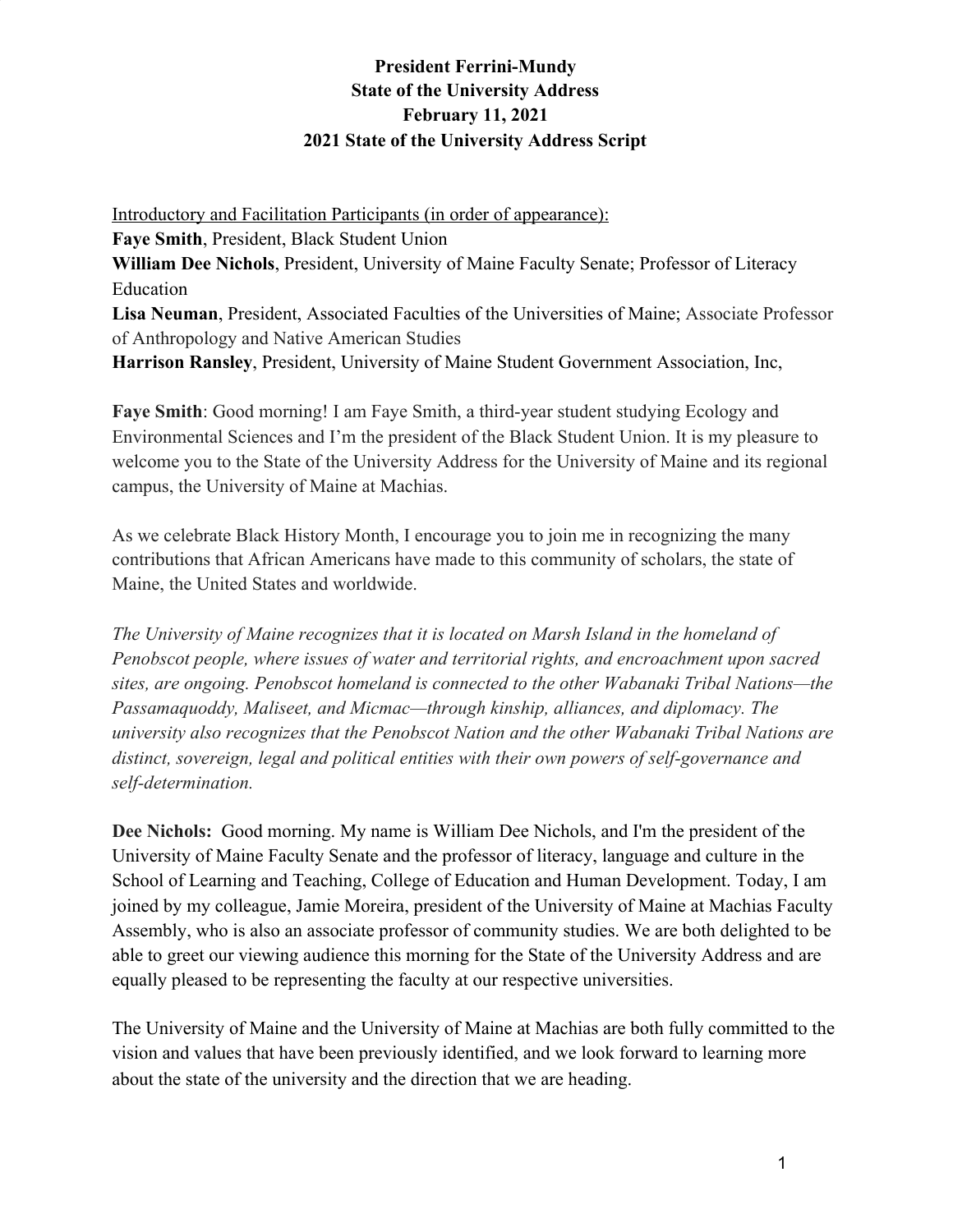**Lisa Neuman**: Good morning UMaine and UMM. Thank you for joining us today. I am Lisa Neuman, associate professor of anthropology and Native American Studies and president of the UMaine Chapter of AFUM, the faculty union. The State of the University Address traditionally marks the beginning of a new academic year or semester and provides an opportunity for the university communities to come together to reflect on the past year, celebrate accomplishments and milestones and get a perspective look from our president about where we are heading for the future.

To foster engagement during this event, if you have questions for President Ferrini-Mundy, please email them to umaine.alerts@maine.edu or put them in the chat.

At this time, I am excited to introduce Harrison Ransley, president of the UMaine Student Government Association. Harrison.

**Harrison Ransley:** Good morning University of Maine and University of Maine at Machias students, staff, faculty, alumni and guests. I would like to extend a shoutout to all students who have worked hard to make this semester happen and thank students who have worked on COVID relief locally. Keep up the good work, everyone. For those who don't know, Student Government represents student interests to the administration and handles funding for student clubs and initiatives. To stay updated with us, follow UMSGINC on Instagram or check out our webpage on the UMaine website. Today, I am honored to introduce our president, Joan Ferrini-Mundy, who started her presidency at UMaine and UMM in July 2018.

She actively engages with policy and decision-making bodies in higher education, STEM education, research and development and that strengthens the economy on state, national and international levels. Currently, President Ferrini-Mundy is a member of the National Academies Board on Higher Education and the Workforce. She is a member of the Maine Executive Steering Committee for the 10-year statewide economic strategic plan. And President Ferrini-Mundy is an at-large member of the Association of Public Land-grant Universities (APLU) board of directors. She serves on the boards of Maine Center Ventures and Maine & Co., and is an ex officio board member of the University of Maine Foundation.

Prior to joining the UMaine and UMM communities, she held positions at the National Science Foundation, the University of New Hampshire, the National Academy of Science, and Michigan State University. She has more than 100 publications and has mentored 10 doctoral students, and has received many awards and recognitions. She is a co-PI of the new \$240 million grant to the University of Maine System from the Harold Alfond Foundation.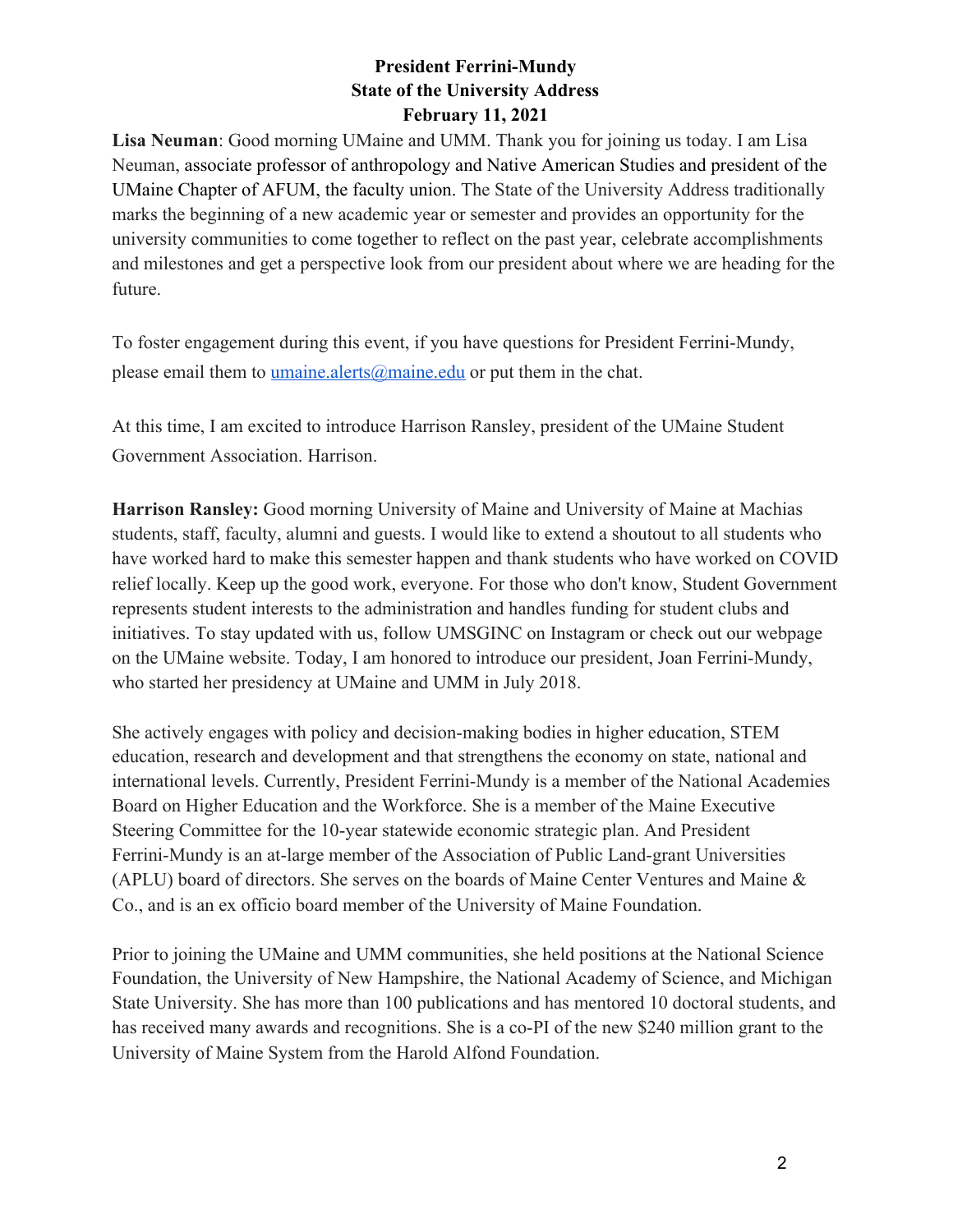At UMaine, she is focused on supporting and growing our great research mission and making it possible for all UMaine students to be a part of it, beginning in their first year. She recognizes how special UMaine's coastal campus, the University of Maine at Machias, is, and is always interested in how we can partner, learn from one another, and prepare the next generations of talented, innovative leaders for Maine and beyond.

**President Ferrini-Mundy:** Thank you, Harrison for that wonderful introduction and thanks to Lisa and Faye for joining me today for this coming together of our university communities.

Wow what a year!

There is no way in this one hour that I can possibly describe the challenges, accomplishments, and forward progress for the University of Maine and our regional campus, the University of Maine at Machias in the past 12 months. So I'm not going to try. The people who are making a difference, represented here by just a few of the many who deserve to be recognized today, will give voice to what has happened over this time.

I re-read my speech from last year's State of the University. There was no mention of pandemics, or renewed energy nationwide for racial justice, or heightened focus on our environment, and the impacts of climate change on our planet and what we can do about it. In this year though, those topics have defined us.

So here is what I can say about the state of the university today: It is healthy and sound. I am humbled by what we have accomplished this year, and at the same time more hopeful than ever,



about what the future holds for the University of Maine and the University of Maine at Machias.

I think about what we do here with a variety of images.

One image is **concentric circles**, with students in the center and all

that we all do — strengthening the core, expanding the opportunities, taking care of one another, around it.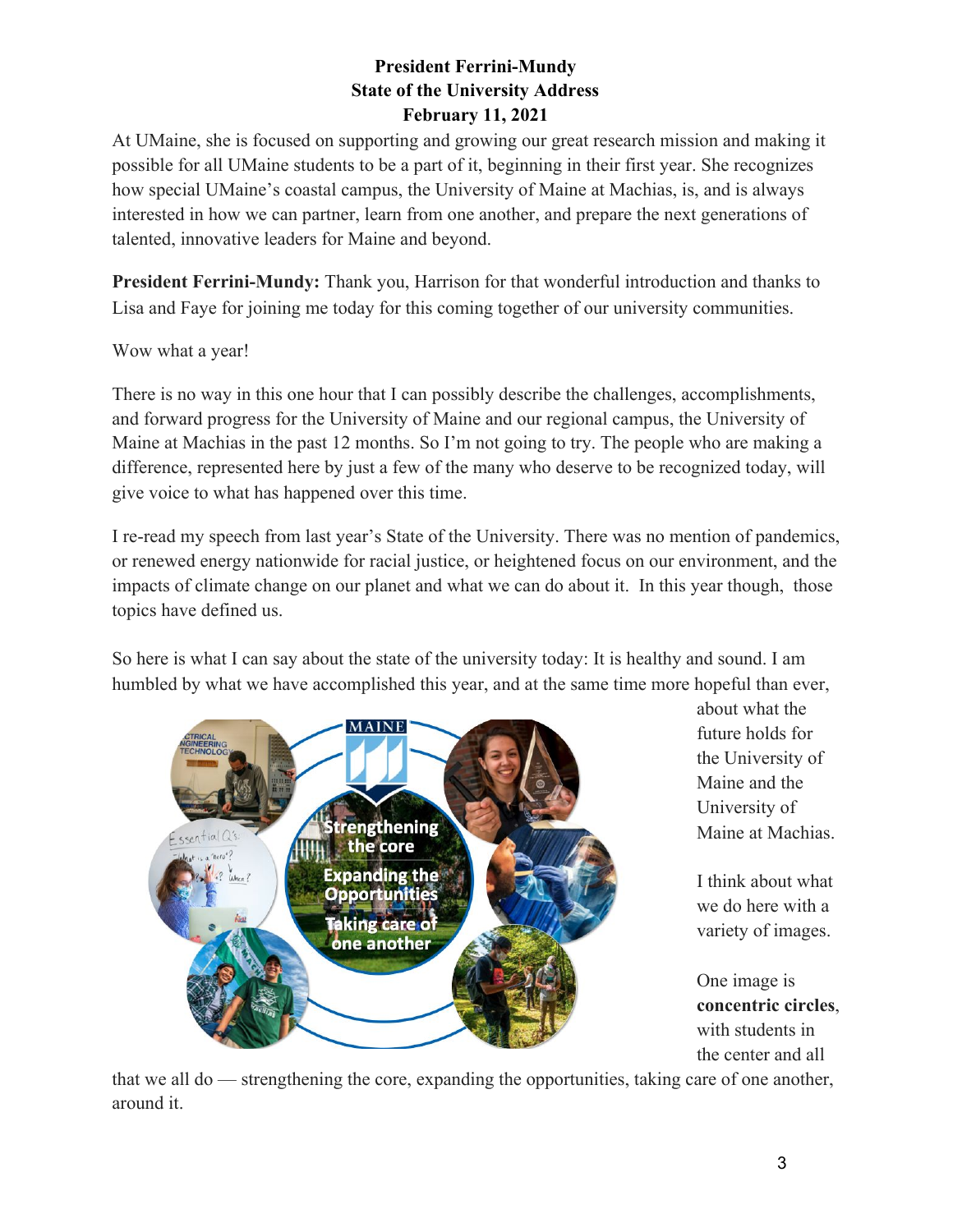Here is a quick list of some of the accomplishments of our students and efforts undertaken on behalf of students:

> 88% of degree-seeking undergraduates returned from the spring '20 semester to the fall '20 semester

In this semester and the two before it,  $3.537$  of our 6,391 course sections across UMaine and UMM have been offered in a modality that includes online, remote, or distance.

• 2,340 students have elected to use the extended pass/fail options, and 153 are eligible for the Make the Grade extension.

• I conducted two president's roundtables on race with students who gave us dozens of recommendations.

• Since the beginning of the pandemic, 216 faculty have worked with instructional designers in the Center for Innovation in Teaching and Learning on 309 courses, and have put in more than 3,000 hours on addressing the new realities of teaching during COVID.

Our football athletes participated in a Colonial Athletics Conference video.

The average GPA for our Black Bear Division 1 athletes this fall was an outstanding 3.59.

270 students displayed their research in the 2020 virtual Student Symposium last October (usually held in April but postponed due to COVID-19)

The Black Bear Exchange reports that since September it has served 290 people, made 2,700 total visits, and distributed 49,000 pounds of food.

But those numbers don't tell the full story. So let's hear from some of these remarkable students, and from some people who have been on the front lines of putting our students at the core.

# **Paula Drewniany**, Lecturer in math

Thank you. I am Paula Drewniany and I am in the Department of Mathematics and Statistics, and I would like to start by saying, first, that I feel really lucky that I am in a department with colleagues who are supportive, creative, innovative, who really care about helping each other. That has been especially nice during this past year.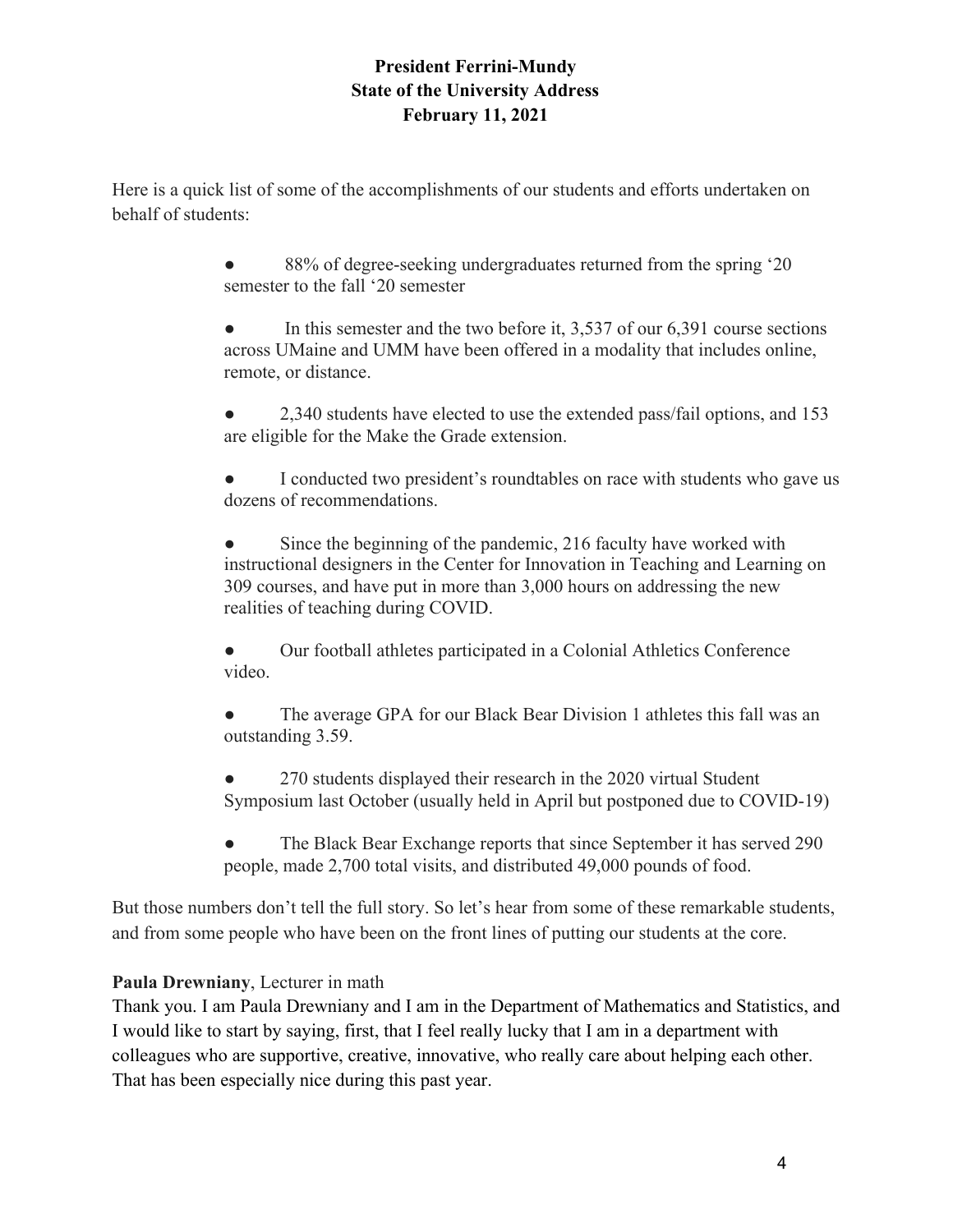I'm going to take you through some of the challenges really fast, and some of the accomplishments. First, March. I went up to my son's bedroom and he wasn't there. I pushed all the furniture to the side, I put whiteboards on his wall. I went down to the kitchen and moved his stuff so that the chalkboard was visible so I could really use the chalkboard if I needed it for office hours. Then, I was not as technologically savvy as many of you, so I had to learn about Blackboard, Kaltura, Zoom, Brightspace. I put aside the whiteboards and this fall I was using an iPad along with my laptop so I could see my students and say, this is an important point, please put away your cell phones. And then I'd see them quickly put them away.

For me communication between myself and my students has been key. The way that has happened has evolved in some pretty surprising ways for me. I use in my classrooms, breakout rooms, and students are together in small groups, even in groups of 75 on Zoom. Students are answering questions, they are asking questions. We use polls, so those who are quieter can communicate. All of these are new to me, relatively new to me, and to some of my students. Next, I know you do not want to hear me go on, but I want to say one other thing. This year, I have been frustrated. I've been exhausted. I've been mad. I've been determined. And sometimes I have been triumphant. In all that, I am closer to my students too, because as they learn so many things so quickly, they are going through that array of emotions. And though I knew it intellectually, I now have a better feel for really what they are feeling, because I'm feeling it too. So it has been a year of tremendous growth for my students, for me, and I just want to say that I think UMaine is doing a terrific job.

#### **Andra Bowen**, Director of Residence Life

Good morning. My name is Andra Bowen, I use she/her pronouns, and I am the director of residence life at the University of Maine. I am here on behalf of the more than 100 residence life, student, graduate, and professional staff members who live and work in the residence halls to build a safe, strong, supportive community for our residential population. I would like to tell you a little bit about us. We are a team who is here when everyone else goes home for the day. We are a team who creates a home away from home for our students to feel safe, welcomed and included. We are a team who is first to respond to our students in crisis, the students with questions, concerns, anxieties, and the students who simply need another human to be with them as they navigate and process their individual experience under the heavy weight of a global pandemic. We are a team who teaches our students what it means to be active and engaged members of a community. We are a team who teaches students to take responsibility and care for themselves and other members of the community, and this year more than any year, that matters.

As you can imagine, the past year has been incredibly challenging for our staff and students. Building and being part of a community under the constraints of gathering limitations and physical distancing has had an impact on the way that we do our work and create a home at UMaine. We have shifted our work to balance remote engagement opportunities with the critical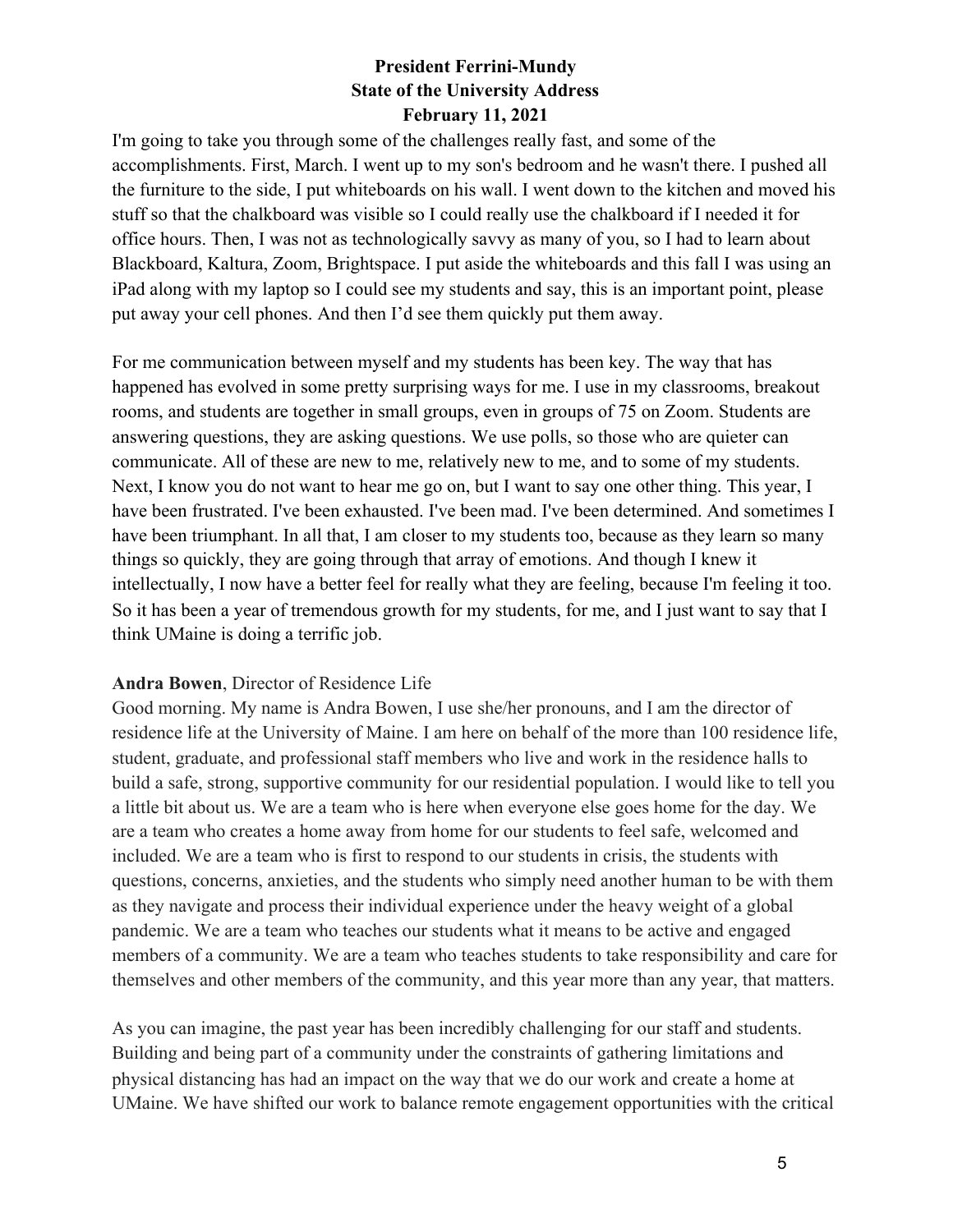need for students to safely and physically be near one another. We have held our residential students to a high standard of compliance with safety guidelines in defense of the well-being of our campus neighborhood, only reinforcing the community ideal that what an individual does can and does directly impacts the greater group.

Despite challenges and obstacles though, we continue to grow and expand our service to students. We've worked with many offices and colleges across campus to develop living/learning initiatives known to enhance the student residential and academic experience for this year, and are currently expanding our offerings even more for the fall. We have safely housed and supported students through shelter in place orders, quarantines and isolations. We have been here with them as they celebrate their individual wins and dream about the normalcy of a post-pandemic campus. I tell our students that they can do hard things. We all do. Individually, we do things that are hard every day. What we have done this year in keeping halls open and students safe and together, seemed virtually impossible at first. But we did it. Through teamwork, guidance from university leadership, faith in science, and a fierce commitment to this community, we did what everyone said that we couldn't do. And when our community eventually disperses, as it does at the end of every year, we will be sending individuals into the world who not only believe that they can do the impossible, they'll know it. So in these unprecedented and challenging times, I have never been prouder to be a Black Bear, and to represent the University of Maine.

I would like to congratulate and profoundly thank the staff and students I work with, particularly those like me who have chosen to call the University of Maine their home. Thank you.

#### **Nicole Despres**, Nursing student,

 Hi, my name is Nicole Despre, and I am a senior representing the University of Maine nursing program. The School of Nursing this past year has been faced with numerous obstacles. As a student, one of the biggest challenges that we have had to face is the restrictions to our hands-on clinical hours due to COVID-19 restrictions. Over the past two semesters, myself, as well as all of the other students and the faculty, have had to learn to adapt to the ever-changing world as well as experiment with new modalities of learning. Despite the numerous restrictions, and a lot of trial and error, the biggest accomplishment, I would say, is our ability to adapt. We have adapted and been able to overcome these obstacles in order to maintain the integrity and quality of nursing education that we receive from the University of Maine.

Over the past few months, we have been granted the opportunity to serve our school and community by administering COVID vaccines. I have had the opportunity to vaccinate around 100 individuals. We partnered with, I believe, the Cross Insurance Arena, Eastern Maine Medical Center, and now PCHC to be able to administer these vaccines. This has been such a positive experience to see the impact that we are having on our community and to be able to see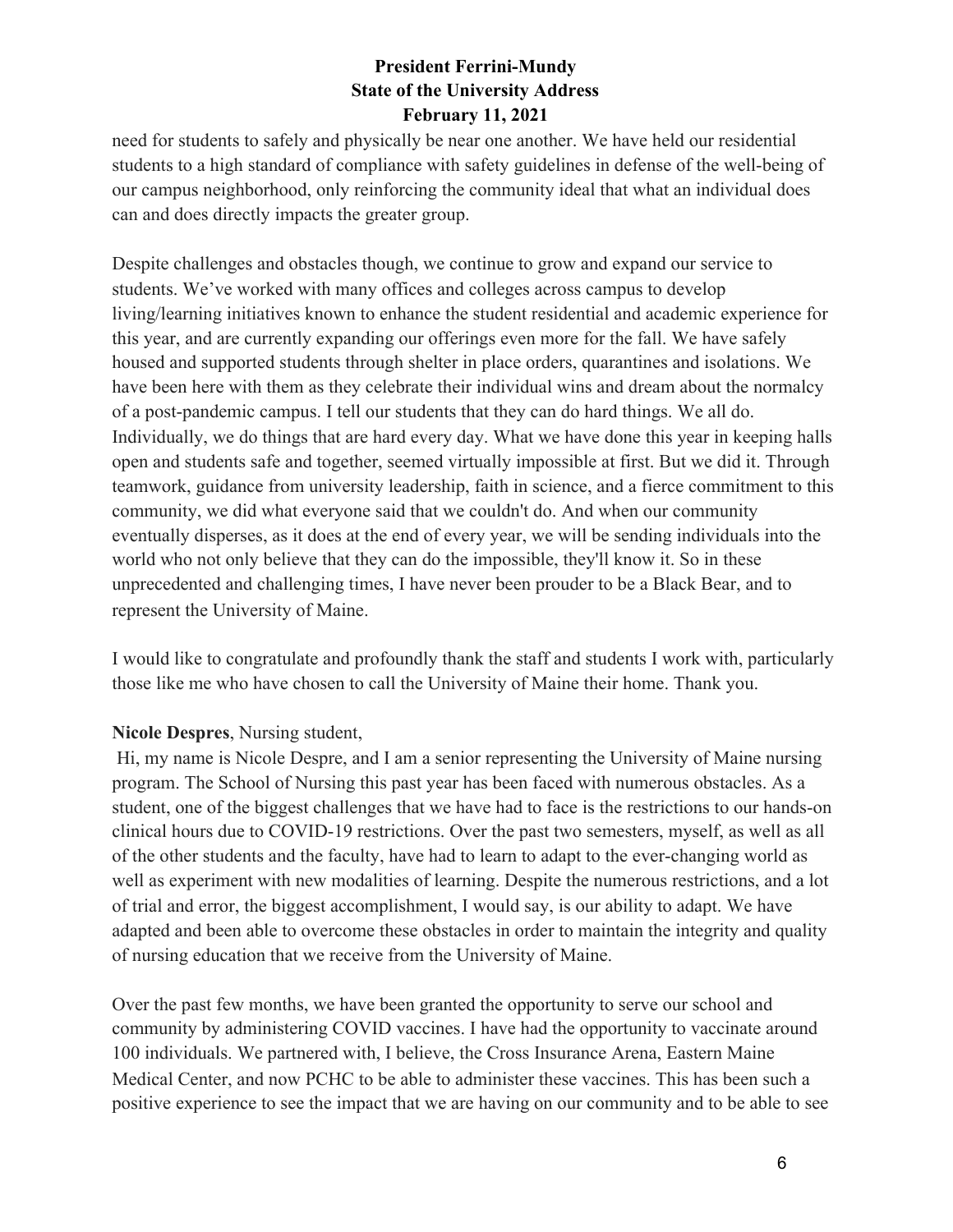the efforts that our community is making to help end this pandemic. Being able to help fight this pandemic hands-on has been an amazing experience and it has helped me solidify my knowledge and skills, helped me gain confidence, and given me some hope that one day we will go back to some sense of normalcy.

#### **Silvestre Guzman**, Admissions Counselor, Enrollment

Hello, everyone. My name is Silvestre Guzman, and I am an admissions counselor representing the Office of Admissions here at the University of Maine. Like many other departments across campus and here at UMaine and at UMaine Machias, one of the biggest challenges that the office of admissions here at UMaine face is the inability to travel to high schools and community colleges to interact with our prospective students.

However, this challenge has created opportunities for innovation. For instance, we have created opportunities to interact with our students virtually, one-on-one, utilizing Zoom meetings. We assemble the appropriate departments offering virtual open houses and information sessions. We developed virtual campus stores, enhanced social media engagement, and restructured the merit-based scholarships to be more inclusive.

On a personal level, I do believe that these challenges have generated new opportunities to reach more diverse populations. Because of these virtual meetings, we have been able to reach students across the country in every state and thus diversifying the student population here at the University of Maine and at UMaine Machias.

Finally, I would like to thank everyone for contributing to the recruitment efforts for the Admissions Office, and we at the Admissions Office have a highly dedicated team, guided by the core values of diversity, equity and inclusion, ready to assist our students. So should anyone have a question or concern, by all means, do not hesitate to reach out to the Admissions Office, and we will do all we can to answer those questions. Gracias.

**President Ferrini-Mundy:** Thank you Paula, Andi, Nicole, and Silvestre.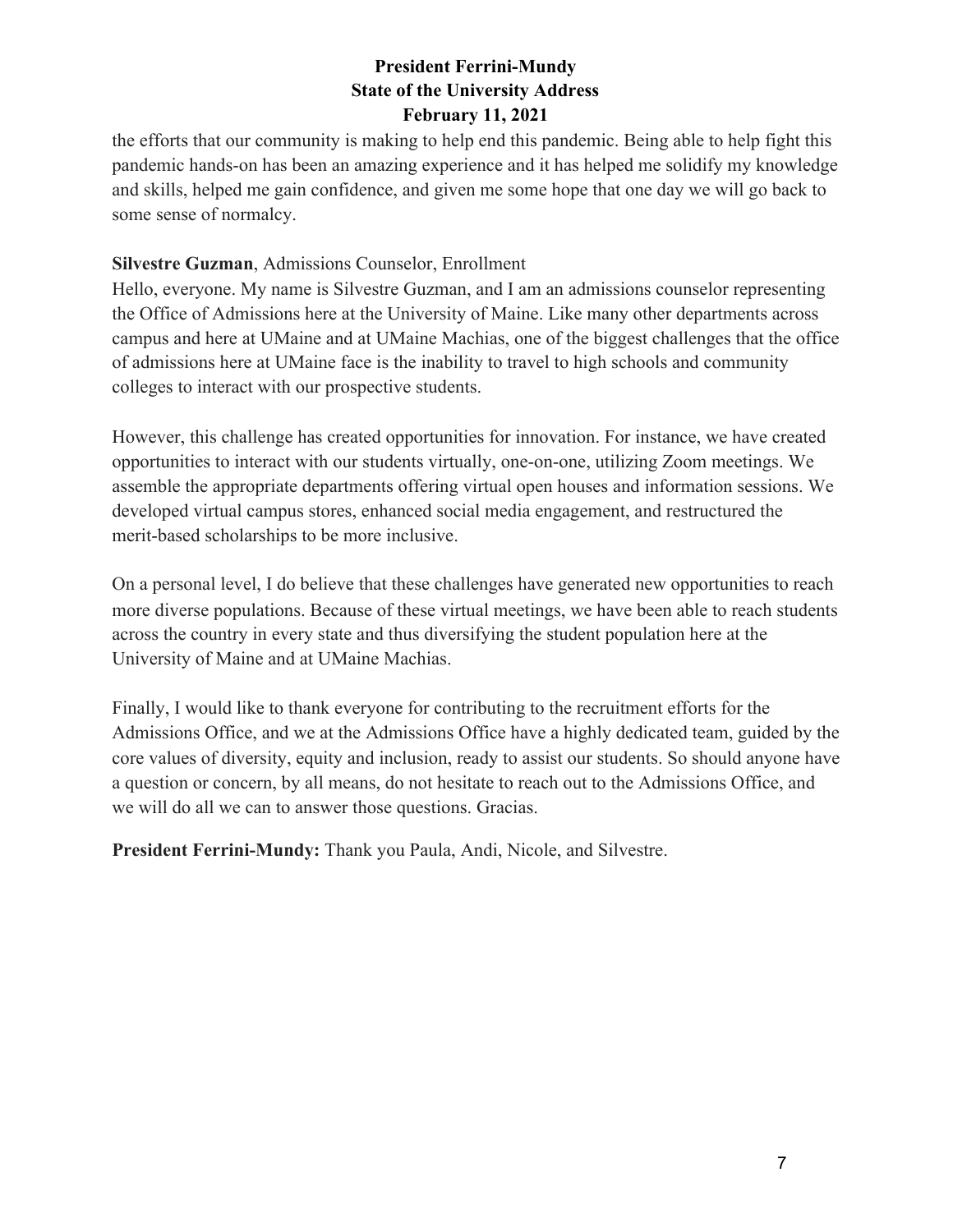

And now for a second image — an **organizational** chart, flattened down and stretched horizontally.

Beginning almost a year ago, we faced a pandemic and realized that our response needed to be rapid, dynamic, and focused. We had to make decisions by bringing together those who could inform those decisions, those who would need to be involved in implementing them, and those we could count on to put students first and be compassionate and caring above all else. And getting all of those folks together in the Zoom room where it would happen meant setting aside our organizational charts and traditional communication pathways. We all had to be humble enough to listen to one another, and to science, as we weighed options, adjusted, changed direction, and continuously improved. Since March 12, we have held 101 8 a.m. meetings (initially every day) of a group of up to 50 people, including the cabinet, deans, faculty, facilities management personnel, auxiliary enterprises staff, AFUM leaders, senate and assembly leaders, and more, to talk over what we are facing, share perspectives, and inform decisions. Now we meet twice a week.

I hope we can continue some of that "flattening" it in creative ways going forward. It helped me see that, when we are working to solve complex problems, the inclusion of diverse expertise, life experiences, and points of view is vital in getting to good solutions.

And we stretched horizontally too, to borrow language from my friend Joseph Aoun, the president of Northeastern University (and our new neighbors in Maine through the Roux Institute in Portland, another project that is new in the past year.)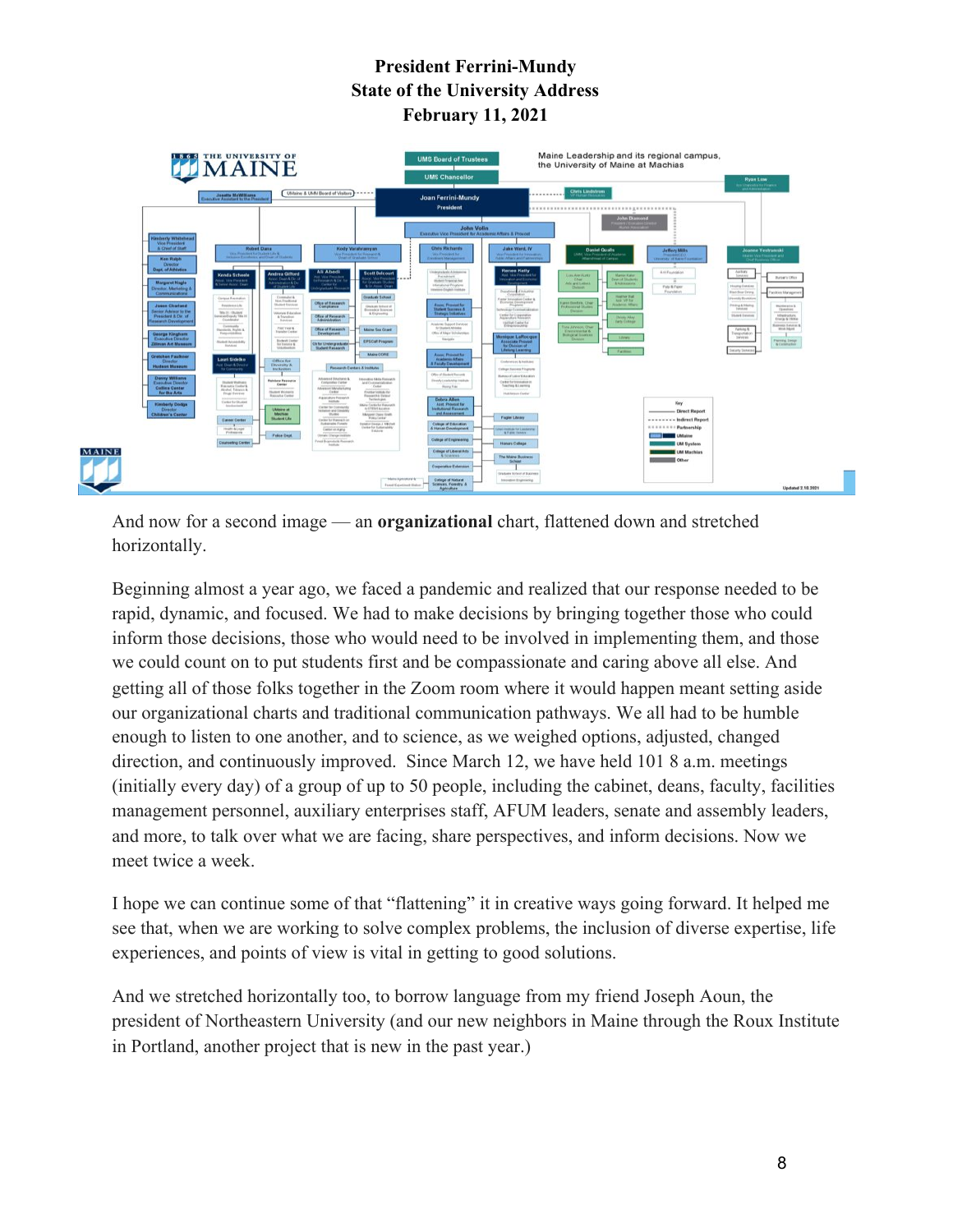Individuals have stretched to take on new responsibilities (think about those incredible 175 student workers in our testing sites who can tell us exactly how to drool in the tube so that our samples will be acceptable — and so much more.) In fact, think about the universities' staff who have become expert in Maine CDC's detailed guidance about everything from mask wearing to distancing and gathering size protocols. Think about faculty who have learned to teach in completely new ways – and have conferred with their colleagues across the university to get tips and support. Think about a president who has been challenged to reach back to what she can remember about her eighth-grade science project on viruses and now reads anything she can find about vaccines.

Scientists have kept their own research going while simultaneously becoming experts on the wastewater flow and infrastructure of our campus. Or engineers who have partnered with Maine companies to help them rethink their operations during the pandemic.

And most of all, think about the students, whose resilience, willingness to adapt, efforts to help their faculty find the mute button, and commitment to stick with this education under some extremely challenging personal circumstances — all learning and expanding.

Here are a few highlights:

Since August 2019, 31,871 COVID tests have been administered at UMaine and UMM, with a total of 167 positive cases.

• 119.7 gallons of wastewater sampled and analyzed in our labs here on campus

Dozens of faculty and staff from UMaine and UMM participated in Governor Mills' "Maine Can't Wait" climate action plan, the Economic Recovery Committee, and multiple committees and working groups across the state promoting science and engineering for economic health, talent development, and attraction and expansion of businesses

We partnered with 100 Maine companies to help with everything from repurposing distillery equipment to facilitating production with robots.

And UMaine faculty and staff made 3,000 gallons of hand sanitizer for Maine health care facilities.

Athletics and Cooperative Extension partnered to set up an antigen testing facility for our athletes.

Faculty and staff generated dozens of great ideas in the Define Tomorrow activity.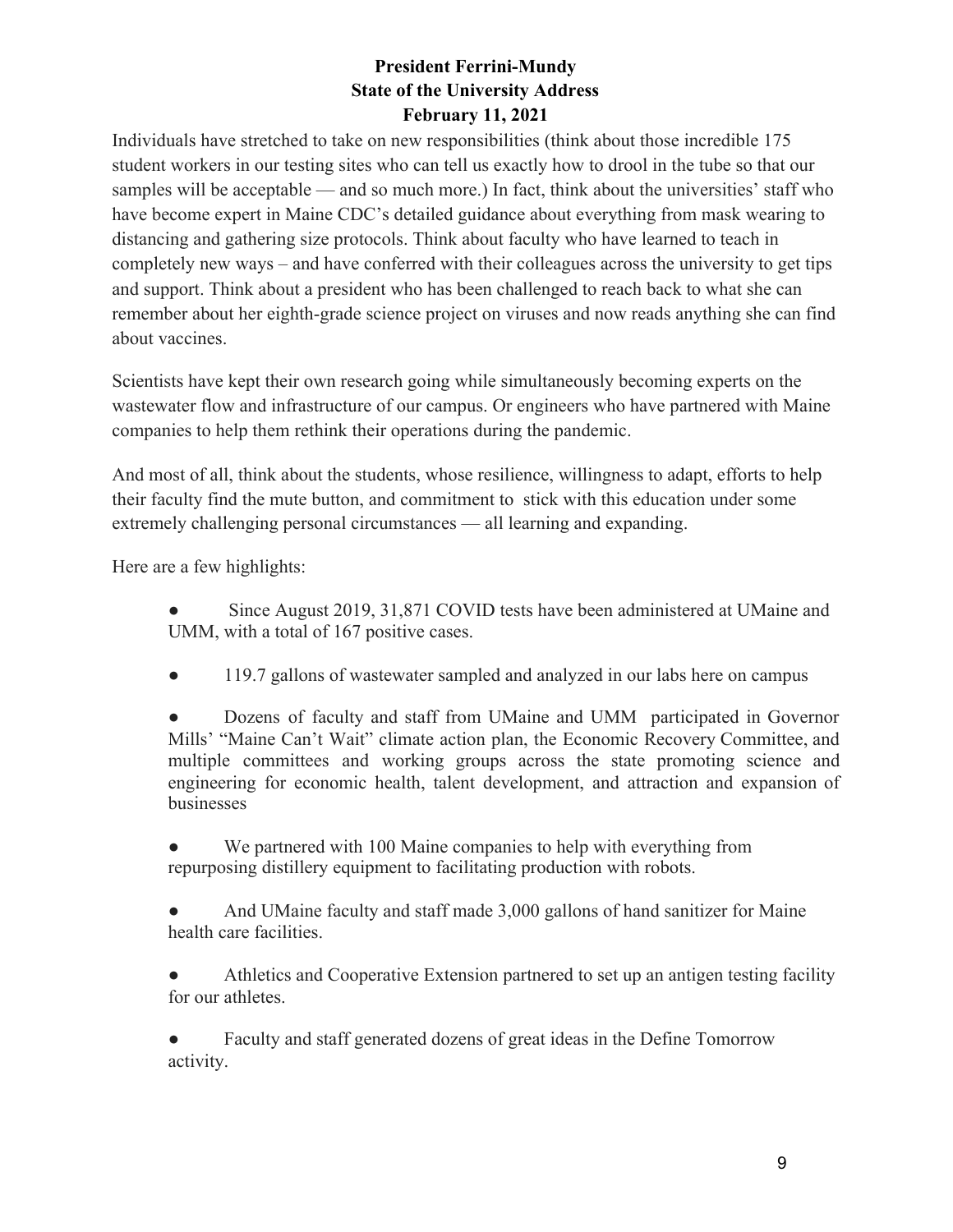• Now I'd like you to meet some of the people to tell you about what it was like to work in new areas and expand their interactions with others, sometimes with unexpected partners from all corners of the university and the state.

### **Dr. Sarah Stewart D.O**., Lead Physician for Campus; Team Physician, Men's Basketball;, Testing

Good morning. I am Sarah Stewart, I'm the lead physician at Cutler Health Center on the University of Maine campus. I am also a native Mainer, having grown up two hours north of here, and a proud UMaine alum who is rapidly stepping up on my 20-year reunion year. I have been here and associated with the university for a long time. Cutler Health Center's responsibilities and how we participated in the COVID pandemic was when this first came out and all the students went away last March and we were talking about what we were going to do when they come back in the fall. The greater healthcare system's answer was, you know what, we are setting this up at Bass Park, we're going to have respiratory centers, send your students there, that's where we're going to do it, you take care of the other stuff. And our team here felt really strongly that that was not what was best for our students. We take responsibility for them. We know them best, and we want to take care of them here because we can give them the education, the support, and what they need. And so all of our employees bought into that. They wanted to take care of the students, they wanted to do what we had. Couldn't do that by ourselves, so we found ourselves interacting with a lot of other organizations and places on campus that we really hadn't had a lot of interaction with before. The Student Advisory Board and Dick Young were both really instrumental in helping us figure out, this is what we need to do for testing. We had to find testing, what's going to be the best. And it was a huge challenge for testing, because every time we thought we found the right one — not available anymore. It has been sold. It is somewhere else.

We've worked really hard together and I think we have come up with a really great plan for our students who are symptomatic, how are we going to get you tested, how are we going to get fast results, how are we going to get you taken care of, back to your classes and back to as normal as possible. Other challenges we came up with, because me being pessimistic by nature, the students would come back, October, we will be gone. So we set up our original, we divided up our office into two sections, non-COVID symptoms, COVID symptoms. COVID symptoms in the fall. We were meeting them outside in the tent. Facilities would set up the tent. Facilities built us a ramp. We would ask for something and there it was because they wanted the students taken care of. Students prove me wrong. They did what they had to do to be safe. The first snow was flying and we were like, where are we going to go with this? Within 48 hours, we had a whole second section set up in the Cutler Health Center. Two separate entrances, basically two clinics now. Facilities worked with us, Dick Young again was really instrumental with that, UVAC gave up space for us, so we have really had this opportunity through all this to work with a lot of people we hadn't worked with on this campus, and I think it has opened new relationships that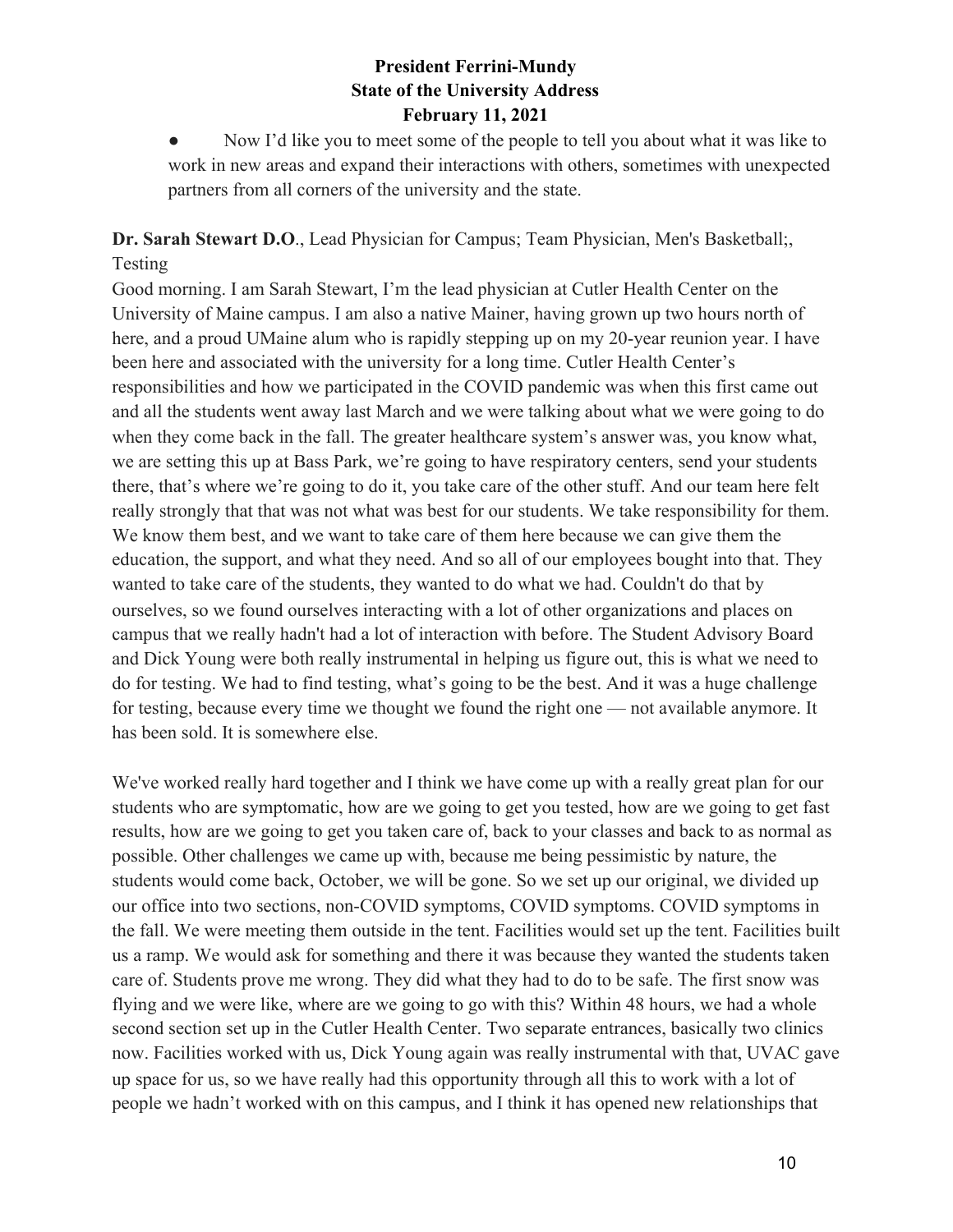we will be able to utilize in the future to offer even more resources and services for our students. The other thing is the faculty and staff here have been amazingly supportive of what we have had to do. Our patients were like, we cannot keep you safe and do a mass flu clinic here. What are we going to do? Our staff was like, we will work extra, we will come in on a weekend, on our time off, and we'll do a mass vaccinating clinic. I will be honest, I didn't sleep the whole week, because I'm like, this is going to be an epic failure or it's going to be amazingly awesome.

I think it was one of the most successful collaborations we have done with the university all semester. Three hundred vaccines, three hours. UMaine nursing students worked with us, athletic training students worked with us, UMaine PD was down here, Facilities came at the drop of a hat when we needed something changed to make it more efficient. I will say, every faculty and staff member that came through, everybody was smiling, everybody had their mask on. Everybody was thankful. I feel like it just bridged a lot of gaps with people, maybe that we had not seen before in other ways. I think it was really uplifting for all of us, those that were working and those that received their vaccines. I hope it gives us directions to go in the future. I feel really fortunate that in my role I have had a way to participate in helping this COVID pandemic and not just stand on the sidelines.

Maine is really important to me, it's where I grew up, this university is really important to me, and I think I am very appreciative, because anytime I have said to somebody on this campus, "This is what I think we need to do for our students and our staff to keep them safe, how are we going to do it," I have never heard the word "no." It's always been like how can we do this together to make this work. A lot of my colleagues don't have that and they're feeling very isolated and alone now, and I've never felt that way in this response. I know you will hear a lot of people behind me, Bob Norman, Dr. Maginnis, they will probably be like, I hope I don't have to talk to her anytime soon after the pandemic is over, but I really appreciate the relationships and I'm really thankful for everybody and everything that everybody is doing for our students and for us. Thank you very much.

**Bob Norman**, Training and Development Manager, EOC and Testing Operations I can guarantee you it's always a pleasure to talk to Sarah. Thank you for that invitation, Sarah. I'm Bob Norman. I work for the University of Maine Police Department. Lucky or unlucky, I also happen to be the lead for the University of Maine Emergency Operations Center operation section. Over a year ago, our Emergency Operations Center was charged with the development and implementation of safety procedures while operating in our current pandemic environment. Since that time, think of what we have done. Since that time, we have depopulated campus on an emergency basis. We have repopulated campus, and we are currently maintaining one of the safest, I'm going to call them bubbles, in the state of Maine. All of this hasn't happened in a vacuum. Consistently throughout and, hopefully, you all are picking up on it now, we didn't know what our speeches were before we talked. But the team is working together. I mean,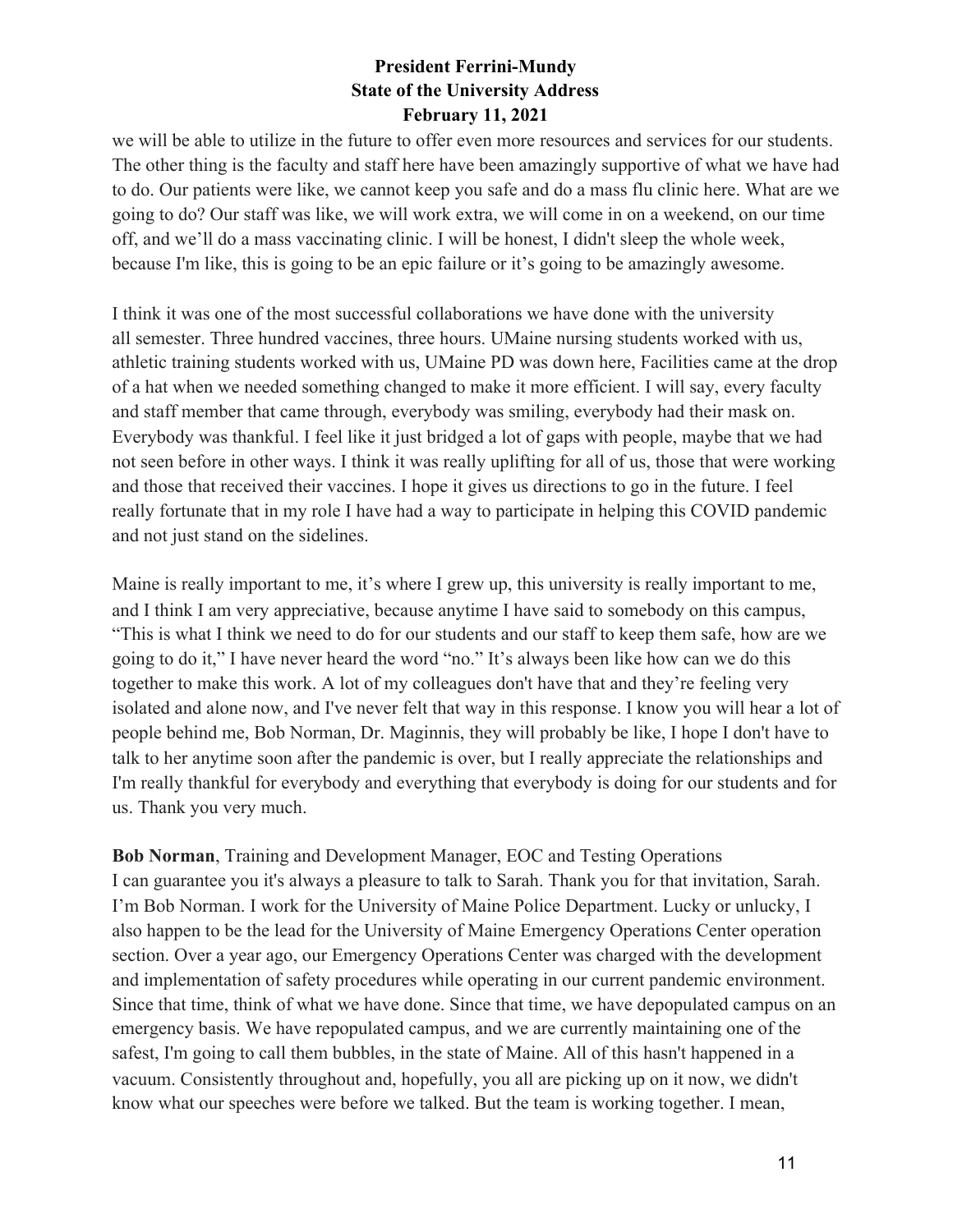there's an amazing synergy that's happening right now. I have to admit, I've been here for over 40 years, and I've been through a few things. I have never seen this level of synergy and cooperation in the university before, so thank you for your leadership, President Ferrini-Mundy.

But how does all of this happen? The logistics team has been responsible for the acquisition and distribution of literally tens of thousands of pieces of protective gear and face coverings and some of the Plexiglas that you all have to look through now when you teach, cleaning materials. I mean, just imagine that currently that team has reached the point where currently we are acting as a distribution point for all of the rest of the university system and testing materials. So that is something to be said for that. Throughout the time of COVID, MEMA have reached out to us and said OK, what can you do to help us? MEMA is the Maine Emergency Management Agency. While we depopulated campus and we are making plans to repopulate campus, in the middle of that, the state of Maine reached out and was projecting that we were going to have, I'm going to call it a mass casualty incident, and we actually readied our residence halls to take on some of the influx of people that may have to be quarantined. So nothing happens in a vacuum.

We were no exception in helping the state of Maine. The president has already mentioned the manufacture of hand sanitizer. There is a little bit more to that story that you have to understand. Literally, the state of Maine, and Sarah can back me up on this, was very close to running out of hand sanitizer. What do you do? We were able to get our labs, and they volunteered to get our labs, to manufacture the hand sanitizer. OK, where would we get the raw materials? Maine Brewery stepped up and said throughout the state to give us what we needed and what our labs needed for raw materials to manufacture that hand sanitizer. It was our logistics teams that were able to go to the breweries, pick up what they needed to do, or needed to transport back. Our labs manufactured the hand sanitizer, and then we had the distinct pleasure of delivering that hand sanitizer to the medical facilities, and to the long-term care facilities, that in some cases were on the verge of running out. Just the fact that we were able to receive their gratefulness, I think is the best way of words, was rewarding in itself. Also, during that time, as you all are well aware, our classrooms and other spaces were redesigned to comply with social distancing and population density guidelines.

Our research and instructional processes were also modified with the whole goal of ensuring that everybody that worked and learned on this campus is going to do so in a safe environment. This wasn't done just by the EOC or any one or two individuals. This was an entire community mobilization and commitment. And we couldn't have done it without the community and everybody on this call. By the way, in addition to the 30,000 plus tests that the president referred to that we have already done, it's projected that we are going to do another 85,000 tests before the semester ends. We are going to accomplish that by the lab that we have acquired that is actually sitting on our campus. So we will be combining tests from all across the university system, including the University of Maine Machias, and processing those issues right here with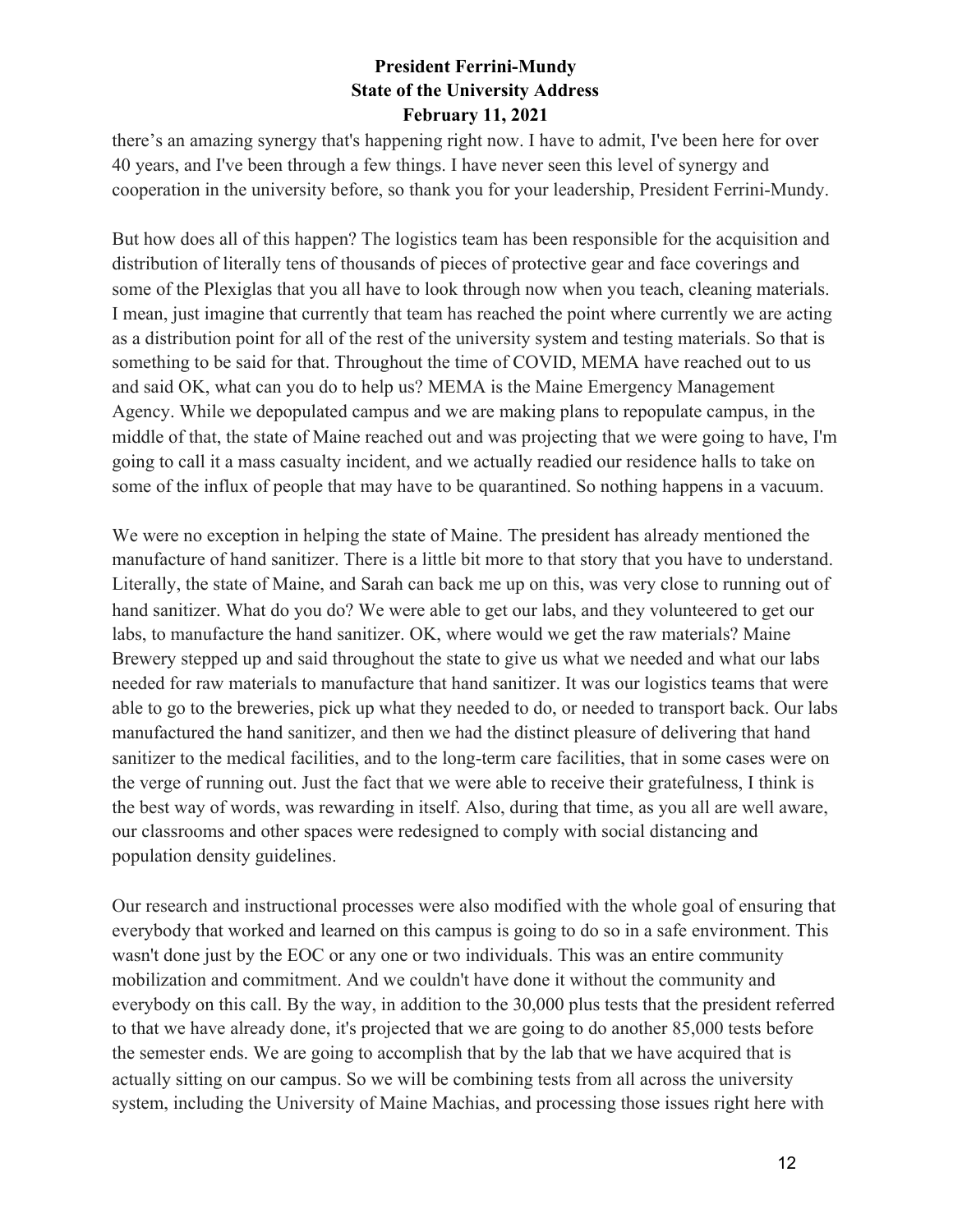less than a 10-hour turnaround. When we get the tests, as far as community collaboration, so say a positive test does come in, the positive test is detected and then our contact tracing team, made up of members of the university community, make sure that everybody involved with that is identified so that we can contain the virus, and then we have a care management team made up mainly of all those folks at residential life that Andra was talking about. It's what I call a concierge service where our students are taken care of on a one-by-one basis so they have everything they need to be successful throughout. It's been planning, it's been consistency, and it's been the community involvement that really have been the pillars of our success. I gauge our success simply by the fact that our positivity rate for the virus has consistently stayed well under the state's average. That is our goal, to keep it that way. What that means in the long-term, the direct medical impact of COVID-19 has been minimal to our knowledge, and I see every case coming across our desk. We have not had a university committee member hospitalized due to COVID-19. That is due to the efforts of everybody. So if there is a lighter side of this whole bad thing that is happening to us, it is simply this: It's amazing what we can do when we put our minds together and put our efforts together. I really hope that we carry this forward into the future. Thank you for the opportunity to speak.

**Melissa Maginnis**, Lead, Science Advisory Board; Associate Director of the Center for Undergraduate Research (CUGR); Associate Professor of Microbiology

Good morning. My name is Melissa Maginnis. I'm an associate professor in the Department of Molecular and Biomedical Sciences, and I'm the lead scientist of the UMaine System COVID-19 Science Advisory Board. The Science Advisory Board is chaired by President Ferrini-Mundy and comprises faculty from the University of Maine and the University of Southern Maine with expertise in virology, immunology, biomedical sciences and engineering and statistics. It has been inspiring to work alongside my colleagues to provide science-based evidence to the university leadership throughout this pandemic. In addition to moonlighting on the SAB, we are all continuing to run our research programs, teach, and support our students. The members of our team have been willing to lose sleep and do whatever it takes to keep our communities safe. Over this past year, we have followed the science, established comprehensive COVID testing strategies, and partnered with The Jackson Laboratory and Vault Health for individual testing this fall. For this spring, we advocated for a more robust testing strategy to meet the rising demands of the pandemic and partnered with Shield T3 to implement weekly testing. In addition, we provided guidance on public health strategies such as the critical use of face coverings and distancing, and providing updates on treatments and vaccines. Remarkably, we also established a wastewater testing program on our campus that Claudia will speak about shortly.

While the university developed a multilayered approach to reduce the spread of the virus, the success of this plan was in the hands of our students, faculty, and staff. It required everyone to look out for one another and themselves. When I walked across campus this fall and saw students studying alone on the mall wearing their face coverings and heading into the testing site,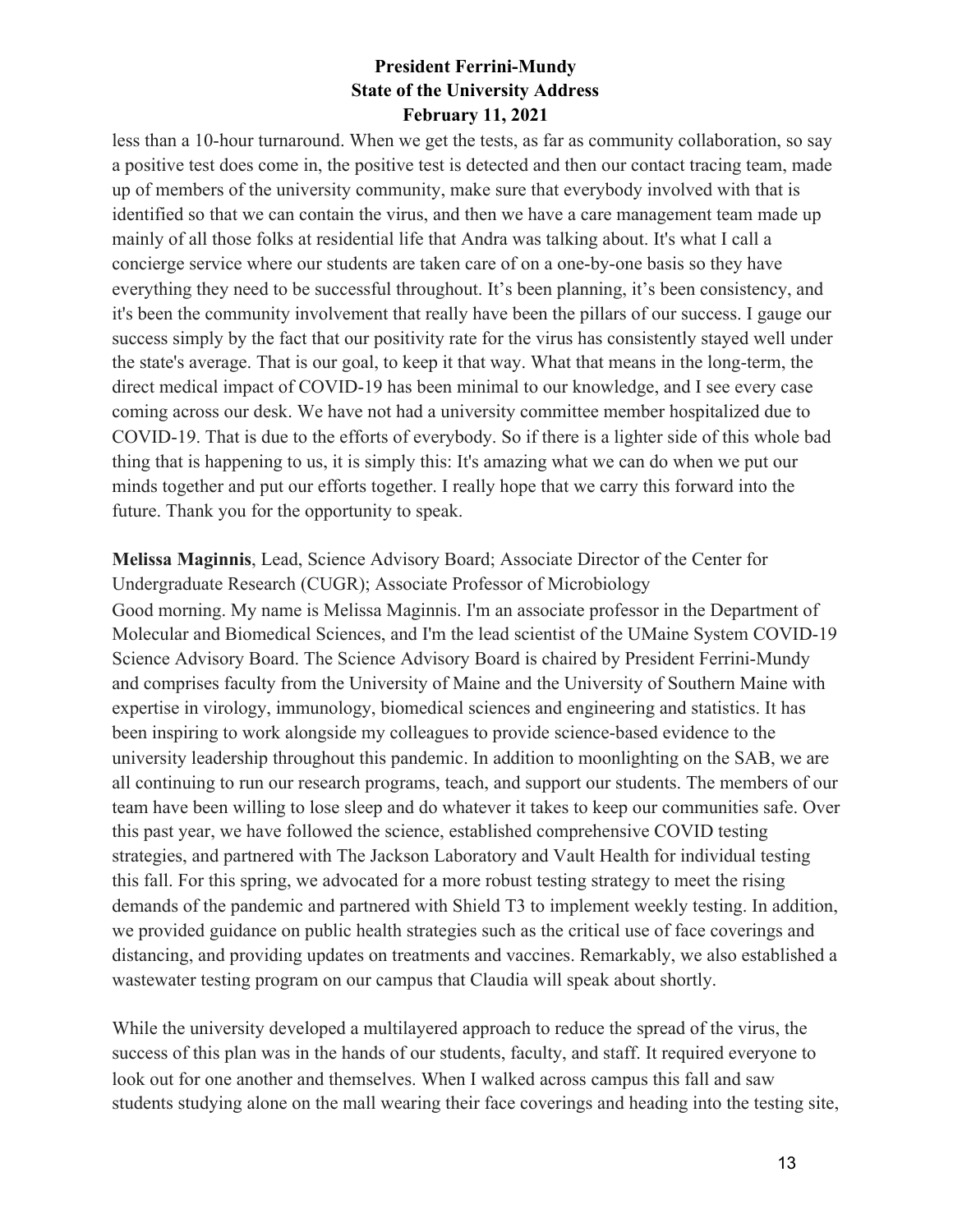I was incredibly proud of how our community was coming together with tenacity and compassion. It's a reminder of the reason that I chose a career at the University of Maine. The people. I feel very fortunate to be in Maine during this time and to be a part of this community which when challenged over this past year, continues to roll up their sleeves and say, "What can we do to help?" Our collective efforts have helped to keep the COVID prevalence on our campuses very low throughout the fall and keep our communities safe. This reflects the commitment we have to one another and the willingness of our community to make personal sacrifices and support of continuing our education and research activities on our campuses. I have been very grateful for the opportunity to utilize my expertise as a virologist to work across the teams on our campus and within our University of Maine System and our state. It has been a delight to work with people like Bob and Dr. Stewart. I have been so proud of the University of Maine communities and most of all our students. Thank you.

**Kate Yerxa**, Extension Professor & EFNEP Coordinator, Cooperative Extension Thank you. I'm Kate Yerxa, Extension professor and EFNEP coordinator with Cooperative Extension. I'm here today to share the accomplishments over the past year of Cooperative Extension's Expanded Food and Nutrition Education Program, or EFNEP. Our challenge has been how to develop effective, remote programming that is relevant and accessible to the EFNEP audience. A little background about EFNEP: EFNEP is the first federal nutrition education program for limited-income audiences, and it is delivered by over 70 Cooperative Extension programs across the nation. The rapid change in program delivery format has been significant as EFNEP is required to use a paraprofessional educational model to deliver food and nutrition education to low-income families, young adults, and youth to improve their diet quality and improve household food security. COVID-19 has affected all income levels and now more than ever, more people are newly experiencing food insecurity, in addition to those who were experiencing food insecurity before March 2020. To respond to the educational needs of Maine's expanding low-income population, EFNEP staff worked quickly to learn best practices to adapt curriculum for remote delivery. EFNEP educators consistently worked to build the same sense of community in remote EFNEP classes as they would create with in-person programs. A cornerstone of EFNEP education focuses on planning, shopping for, and cooking healthy inexpensive meals for the household. Without hands-on experiential activities like learning knife skills or cooking techniques, Alex Gayton, a registered dietitian and EFNEP social media coordinator, developed the "Mainely Dish" recipe video series that demonstrates how to make healthy, quick, inexpensive and tasty recipes. These videos have helped meet and identify program needs and have been used by multiple programs and Cooperative Extension and other community programs.

Development of web-based promotional materials, use of QR codes, and an online registration platform created by Cooperative Extension's communication and marketing team now allows EFNEP to more effectively promote and enroll participants in educational programs. While the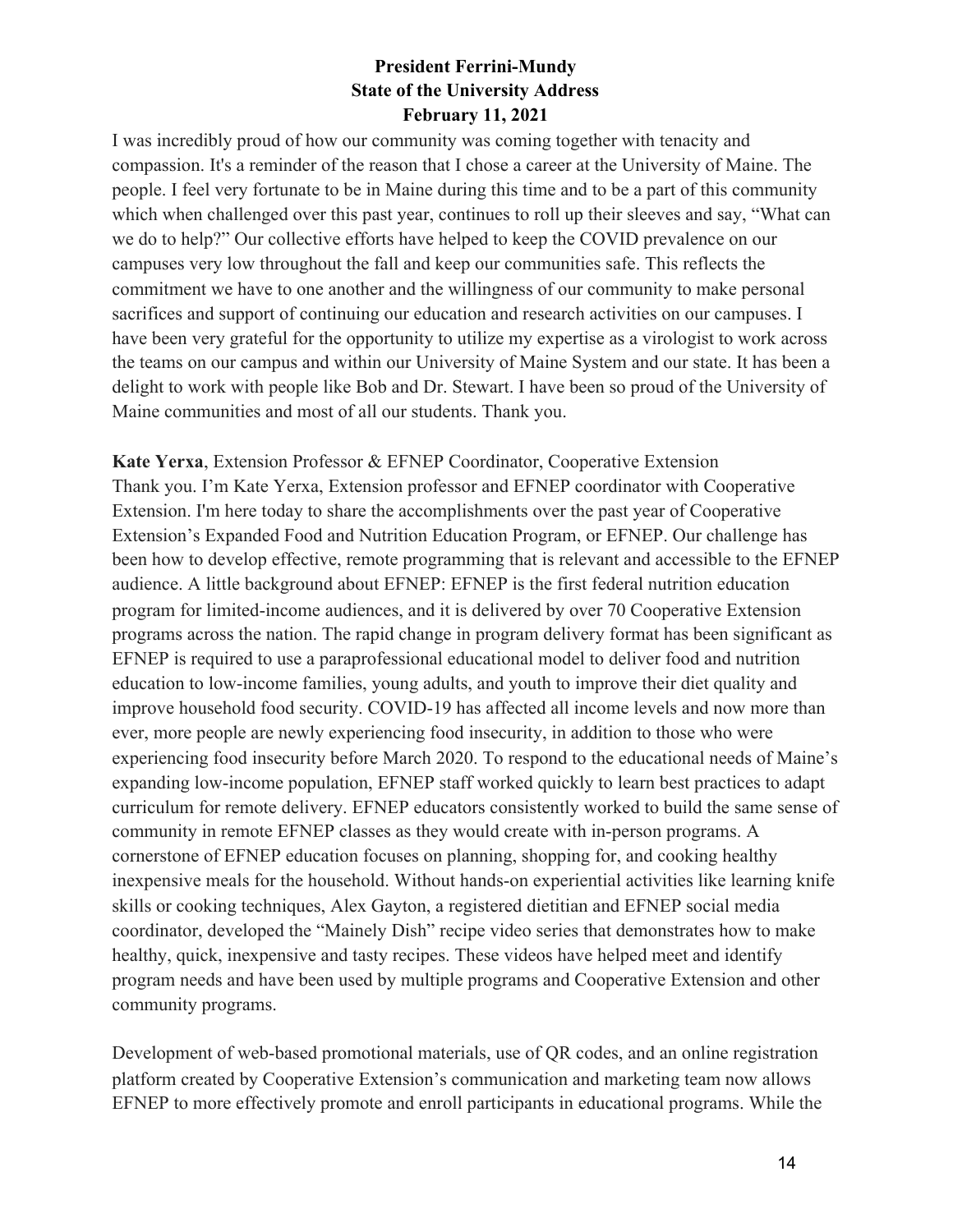program delivery format has changed for EFNEP, our participants' positive self-report of behavior change has been similar to, and did many times actually better than, when education was delivered in person.

As part of the land grant institution, it's important for Cooperative Extension to meet its mission for outreach and provide education using research-based knowledge to the people of Maine. Now that UMaine Extension's EFNEP program is being delivered remotely, staff are able to offer EFNEP programs statewide, which we were not able to do a year ago. EFNEP staff have developed new community partnerships that now view Cooperative Extension as a valued educational resource. It has been incredibly rewarding to work as part of an effective EFNEP team to meet the unique needs of Maine's low-income families, but it has also been rewarding to be part of Cooperative Extension's innovative and responsive educational resources and programs that have been developed over the past year.

**Heather Leslie**, Director, Darling Marine Center; Associate Professor, School of Marine Sciences; Faculty Fellow, Senator George J. Mitchell Center for Sustainability Solutions; Co-Lead Maine Climate Council Coastal and Marine Working Group

Good morning. My name is Heather Leslie and I am Director of the Darling Marine Center and faculty in the School of Marine Sciences. I am honored to be here to represent the UMaine faculty, staff and students who have participated in the work of the Maine Climate Council over the last year and a half.

The Maine Climate Council was launched by Governor Mills in September 2019. The Council's 39 members, together with more than 200 people involved in six working groups and the Science and Technical subcommittee, worked together throughout 2020 to develop a plan to achieve the ambitious emissions reductions goals laid out in Maine's climate law — a 45% reduction by 2030 and an 80% reduction by 2050.

Beyond reducing greenhouse gas emissions, the plan also focuses on several other key goals: economic opportunity, adaptation, and equity.

I co-led the Coastal and Marine Working Group, which involved more than 35 experts from across the state. We also had robust participation from members of the public, including UMaine students and alumni.

Knowing that we had to meet the December deadline to deliver the Maine Climate Action Plan to the legislature, while challenging, also was comforting. That deadline was one of the few certain and unchanging things about 2020.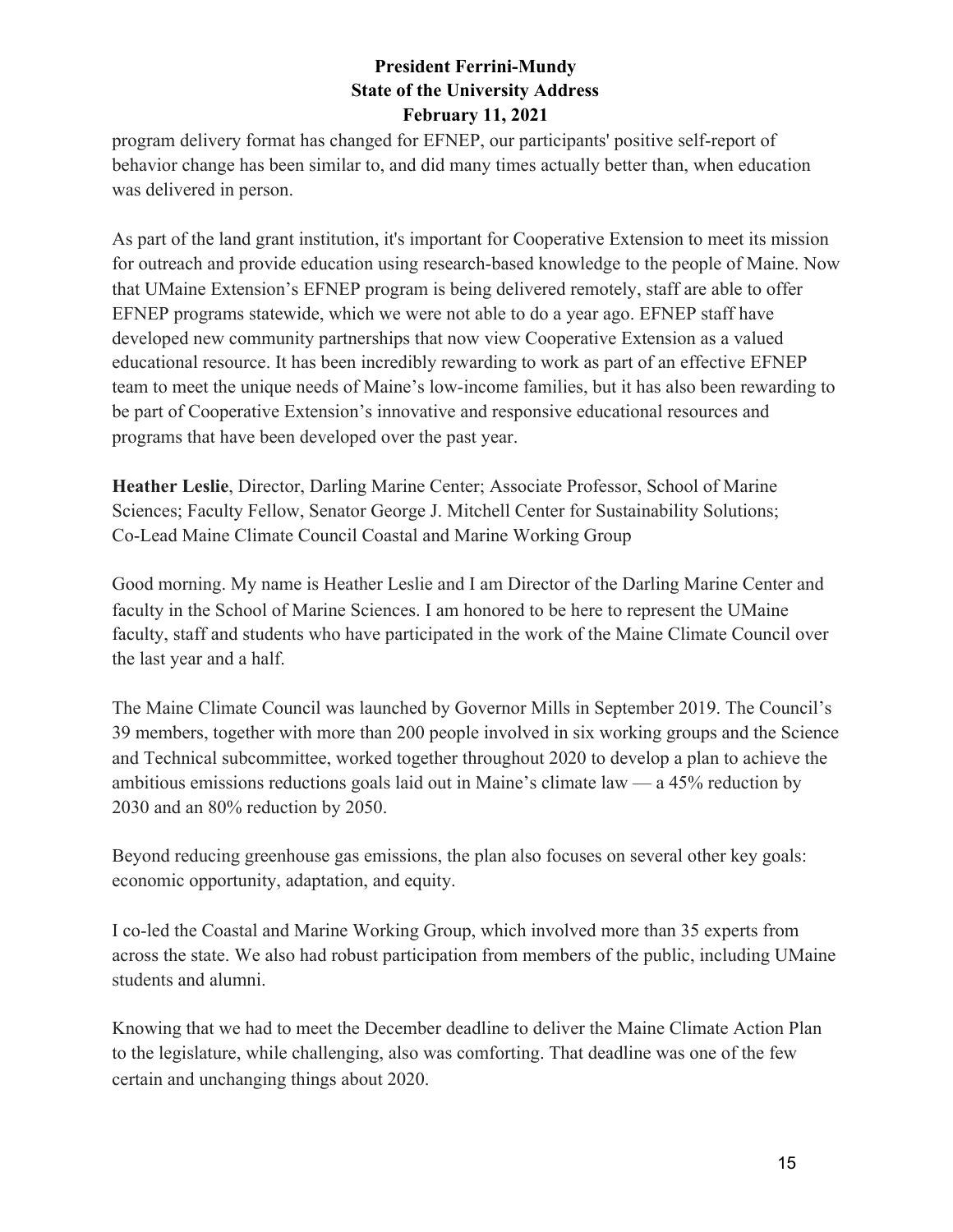And we did it! We delivered the plan to the legislature in December. Just as significantly, we listened to one another and shared our experiences and knowledge of how Maine's climate is changing and the importance of those changes for people here and around the world. That listening and learning will be crucial in achieving our climate goals over the next several years in particular.

When I was asked to co-lead this group, I said yes, for future generations of people and other life, here in Maine and beyond. I knew that there was more than I could do – as a citizen and as a scientist and as a mother – to fight climate change. I am grateful that the Governor and her staff invited me to participate. I also am grateful to President Ferrini-Mundy and the University of Maine community for encouraging and supporting publicly engaged science like mine.

It has been a difficult year, in so many ways. But one of the bright spots for me has been my engagement with the Maine Climate Council and the opportunities that I have had to share what we are learning and doing through this statewide effort with my students and colleagues here at UMaine.

#### **Claudia Desjardins**, UMaine COVID-19 Wastewater Monitoring Team

Hello, I am Claudia Desjardins and I'm honored to be here today as the laboratory assistant for the UMaine COVID-19 wastewater monitoring team. I conducted the initial processing, testing and data analysis for wastewater samples to detect SARS-CoV-2, the causative agent for COVID-19. I'd like to give a shout out to the entire wastewater team and acknowledge the great efforts that we have made together as a group. One significant accomplishment that we as a team have been able to achieve has been really stepping up our game from last semester by expanding our testing to include more universities, municipalities, as well as increasing the frequency of our testing each week. This means that we can potentially predict COVID outbreaks in our communities before they even happen. Because people will shed the virus before they start showing symptoms, wastewater testing can tell us a lot about disease prevalence before we even have the chance to test individuals. That way we can see if further precautions need to be taken in order to prevent further spread of the virus. For me it has been incredibly rewarding to be part of a team that is working toward keeping the community safe and healthy. This pandemic has impacted all of our lives in so many different ways, and I have faced a lot of challenges over the past year as a result of the pandemic. However, this opportunity has helped me discover my passion to study and prevent infectious disease. Thank you.

**President Ferrini-Mundy:**Thank you so much Sarah, Bob, Melissa, Kate, Heather, and Claudia.

And the final image I want to convey is one of celebration of so much that has happened this year as a result of the efforts of a very talented and committed University of Maine and University of Maine at Machias faculty, staff, and student body.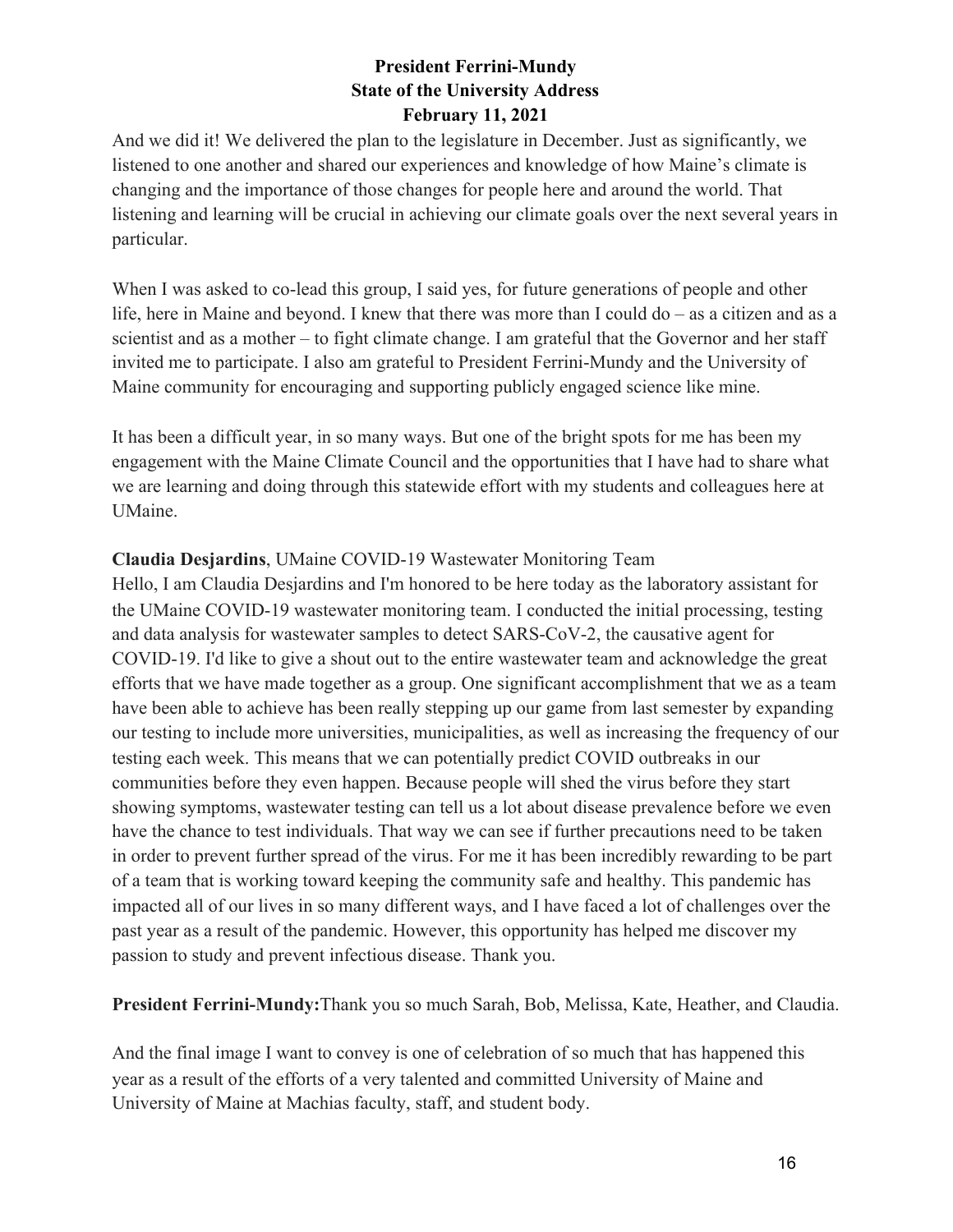

The examples I want to give I believe are truly transformational for us, and will be foundational to the future of the University of Maine.

In early October 2020, a gift of \$240 million for the University of Maine System was announced by the Harold Alfond

Foundation. This extraordinary award is historic – it is the ninth largest gift ever, anywhere, to a public institution of higher education. UMaine is at the center of the work, which will transform UMaine Athletics; create powerful new approaches to student success and retention; enable a statewide college, anchored at UMaine and in partnership with USM, in engineering, computing, and information science; and expand the interdisciplinary efforts of the Portland-based Maine Graduate and Professional Center, home of our rapidly growing MBA program.

And in June 2020, the University of Maine System achieved another historic landmark, when our request for unified accreditation was approved by our regional accrediting body. This opens up new possibilities for students across our system, for expansion and partnership of UMaine programs statewide.

In August, we announced a partnership between the University of Maine and New England Aqua Ventus, a joint venture between the Diamond Offshore Wind (a subsidiary of Mitsubishi Corporation), and RWE Renewables, to develop UMaine's floating offshore wind technologies off the coast of Maine. The developer is investing \$100 million in this project that was born at UMaine.

In July, I established the President's Council on Diversity, Equity and Inclusion to advise us and make recommendations for how to operationalize our commitment to inclusive excellence, address systemic racism and structural impediments to DEI.

Our external funding numbers are at an all-time high, and our National Science Foundation-based Research and Development ranking at an all-time low (a good thing! We have moved up to No.146 from No. 154). Our research enterprise is thriving.

And so much more.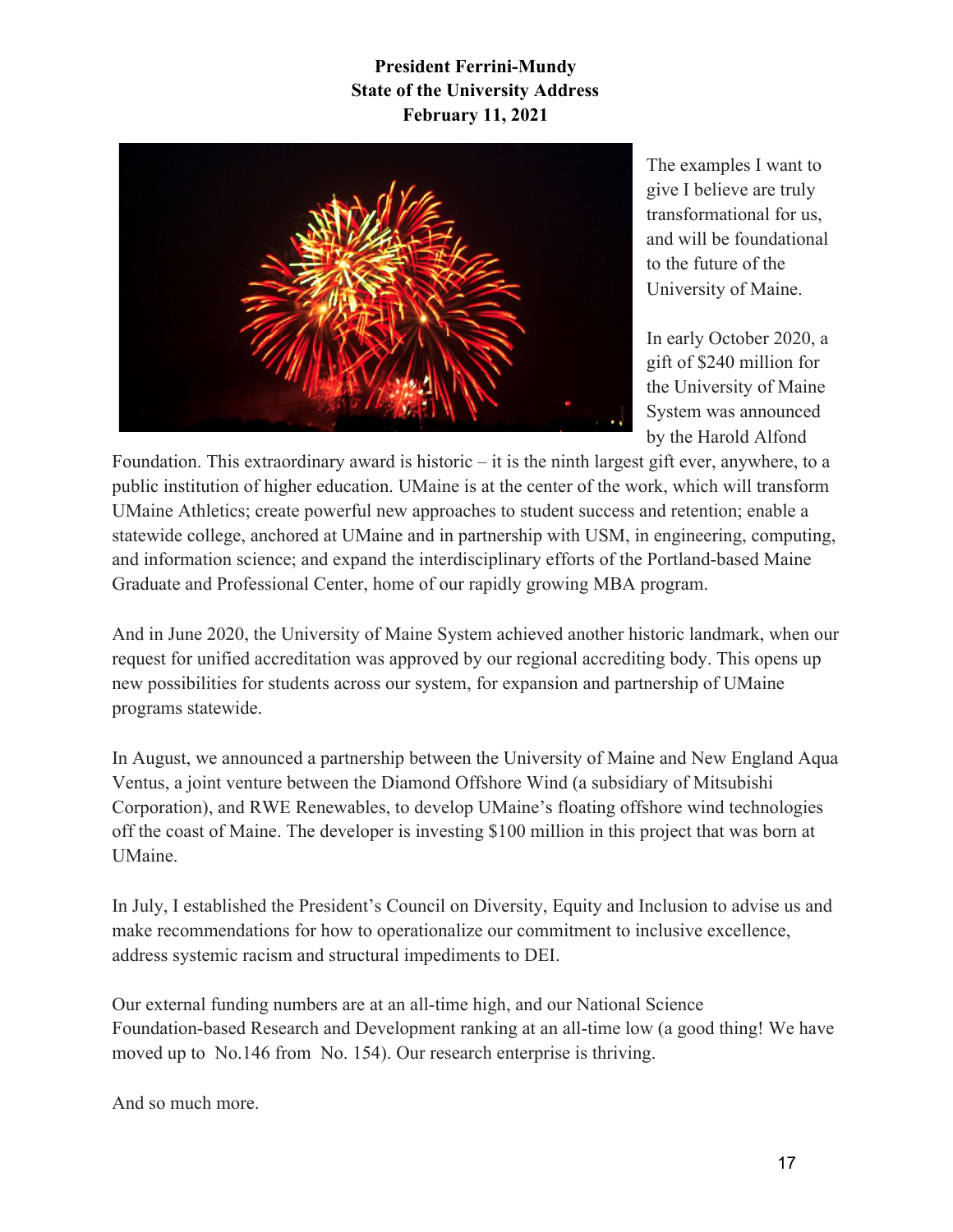And I'd like you to meet some of the people who exemplify this progress, who are part of what brings this kind of good fortune to UMaine, and who make a difference.

### **Danielle Gabrielli**, President's Council on Diversity, Equity and Inclusion Intern; Doctoral Student, Literacy Education

Thank you. I am Danielle Gabrielli and I want to thank you today for allowing me to speak with you. I'm here representing the President's DEI Council, and I'm a proud first-year education doctoral student at the University of Maine. I very much love this university. I'm also someone who identifies proudly as black, female and LGBTQ, and I am elated this year to serve as a proud TA to my inspiring class full of future educators who have already given me a run for my money. They have taught me from their eyes about the absolute need for diversity to grow at UMaine, work which involves this very important council. I have served as a graduate intern to the Council since October 2020 under the inspiring direction of both Susan McKay and Kimberly Whitehead and given the passion of approximately 30 faculty staff and students involved, I am in a state of awe. I am in awe because we are in the midst of such a difficult time, given the current divisive political climate, and intensely challenging ways to meet the obstacles of running a university under COVID-19, and yet we rise. I have been exhilarated about experiencing firsthand the brilliant intellect and raw passion that exists around the issues of diversity, equity and inclusion of the members of this council. So far we have been able to meet several times as a council, exchanging in dialogues about ways to improve the university through the implementation of the work of committees.

We have produced an initial report with 45 recommendations to address structural impediments to the president, by the end of December. We've received funding through [a]proposal to create a lecture series that is sensitive to the need of addressing diversity for our students, faculty and staff population. In addition, we have had the opportunity to address the board in conjunction with the efforts of the other universities of Maine about the trajectory for the council's work.

The challenge for this council remains in addressing the systemic obstacles that must be overcome and holding current systems of inequity accountable. As I reflect today about what this means for the University of Maine, I think about the wise words of Dr. Martin Luther King Jr.: "I say to you today, my friends, that in spite of difficulties and frustrations at the moment, I still have a dream." It is well-known that Dr. Martin Luther King had this dream of societal transformation, and although he has left the physical world, his spirit of transformation remains alive and well in the very work of this council, despite any difficulties and frustration. Whether it is through addressing our need for improved recruitment practices, lack of diverse faculty staff and students who stay, or structural impediments that must be given more attention, a stark reality exists that change can and must occur, and is needed in this moment, and more importantly now is the time. The ability to take part in such a council and to offer my time makes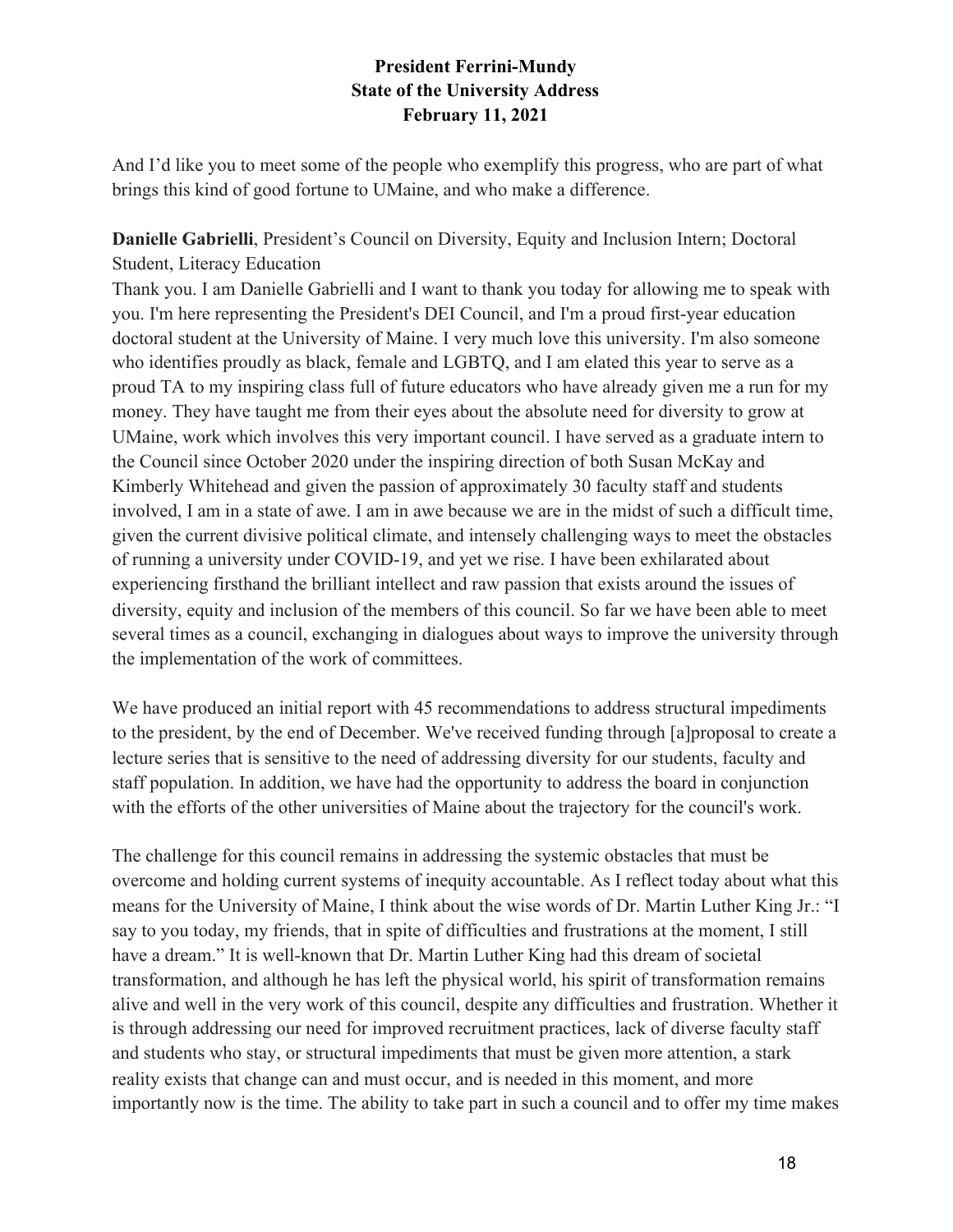me feel empowered as we are not just making progress, we are progress. And that a part of this progress I'm aware just how impactful this council will be.

I look forward to our future, the same future that begins with the dream that is built tirelessly day in and day out, despite the difficulties and frustrations of the moment. It takes us all, every single one of us, to address these issues as the president has spoken about, and if you think you do not need to be part of this process, then you are part of the problem and not the solution. I want to make sure that students take these issues very seriously and that we focus on diversity, a diversity that is not only measured by skintone but also touches ability, religion, issues of gender inequality and transgender rights, sexuality, age, culture and all shades in between. I will tell you that this is possible and I know that as a proud student faculty [member] at the University of Maine that I will not stop until the work is done, which means I might need to stick around for a little while longer. We must gather and make this world a better place and the University of Maine and University of Maine Machias a better place. Starting with the continuing work of the president's council, we can. The future is in my hands, your hands, our hands, and it's called upon by the president as an enlightened people. We must act. Thank you.

#### **Darren Ranco,** Chair of Native American Programs; Associate Professor of Anthropology; Coordinator of Native American Research

Good morning, everyone. I am Darren Ranco and I am chair of Native American Programs at the University of Maine. Thank you so much, President Ferrini-Mundy, for including me and Lois-Ann, who I think will talk a little bit at the end as we go through one of the exciting initiatives that is connecting the UMaine Orono campus with the UMaine Machias campus. Our programs, Native American Programs, which are responsible for the minor, Native American Studies, and the Wabanaki Center, which is a student development and community outreach center at UMaine, have faced a lot of challenges this year, as you can all imagine. We also had some great successes over the last year thanks to the amazing staff. I'm here to talk about one of our newest initiatives. It makes those linkages between the campuses really possible and really focuses on the Passamaquoddy tribal communities in Washington County, so close to the University of Maine Machias campus.

So, this new program is called the New Beginnings for Wabanaki Students. It was funded this past October by the U.S. Department of Agriculture. The goals for today are including discussing why this program is needed, as well as the infrastructure we have built through the Wabanaki Youth in Science program that it will be using, and highlight the specific goals of the grant.

I'm sure everyone knows where all of our tribes are located in the state, but in case you don't, please review this slide. I always have to do this. I ask everyone I meet on the street, "Can you tell me who we all are as tribal citizens and where we're from?"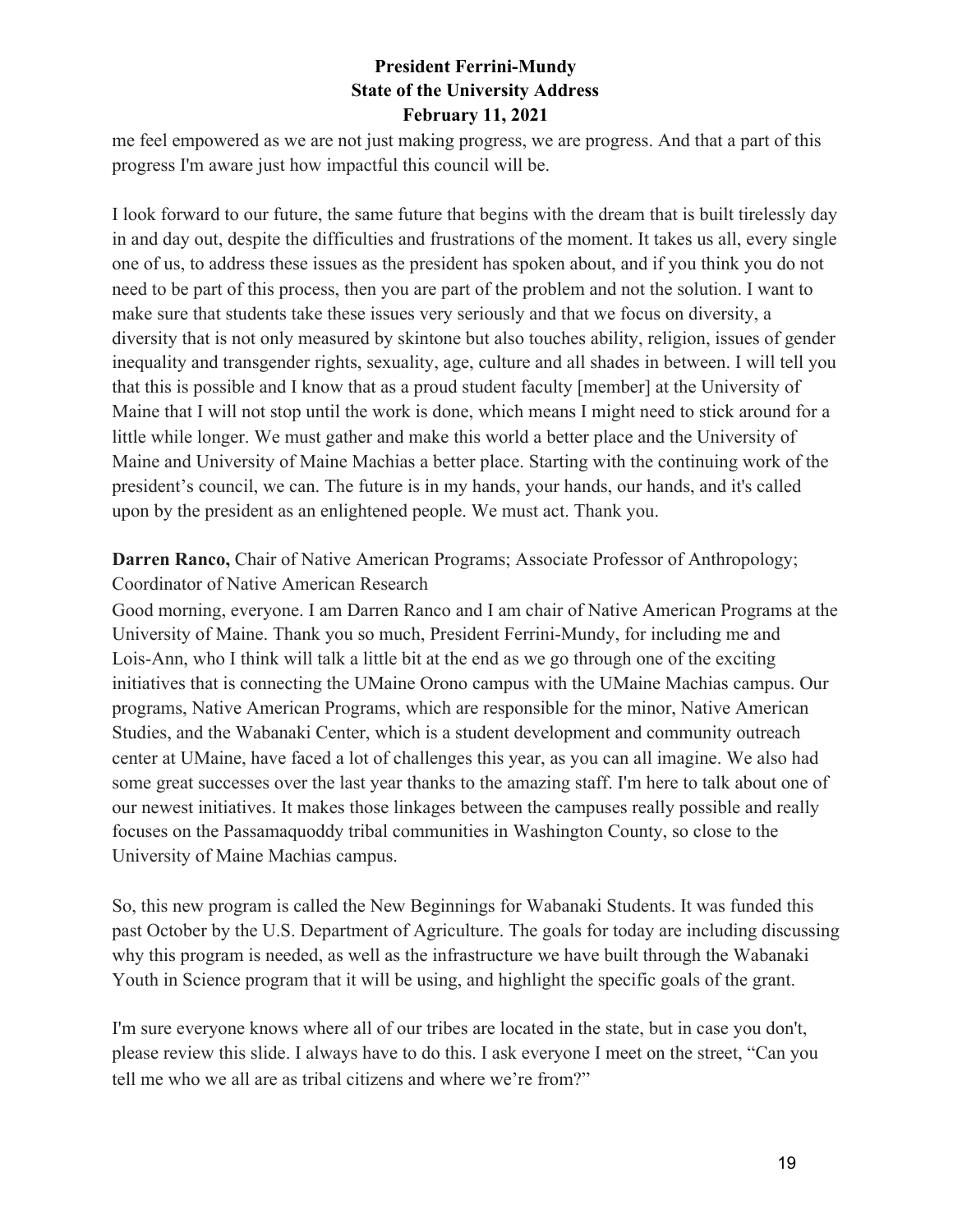So just a little bit about why this program is needed. If you look at — this is in 2016, but if you look at Passamaquoddy Indian Township, the enrollments from that community and across the University of Maine System fell quite a bit in that time period. The numbers have not recovered in the way that we would really like. So we are really focusing there. Pleasant Point community has stayed relatively stable in that time, but we really wanted to focus on Washington County and the Passamaquoddy tribes.

If you look at the numbers also at UMaine Machias, UMM, down halfway through the screen there, those numbers also over that time period kind of stayed the same. They haven't gone in the direction we really want. We just know that it is such a great resource, the UMaine Machias community, so we really wanted to focus on especially Indian Township, University of Maine Machias, for a program.

One of the great accomplishments we have made over the last decade is the establishment of the Wabanaki Youth in Science program, which has developed place-based educational opportunities across all of the tribes in STEM education. It engages Wabanaki youth in the sciences. It brings together different science traditions so Wabanaki students see themselves in the curriculum and in the classroom and it builds future leaders and graduates more Wabanaki students, and we've had about a 15% increase in Wabanaki graduates in STEM fields since the establishment of this program.

So what does this new program do, New Beginnings for Wabanaki Students? It is a three-year grant from the U.S. Department of Agriculture, and it establishes a Native American student support infrastructure at the University of Maine Machias, with support from the Wabanaki Center and the WaYS program. It will develop 10 Wabanaki youth, Wabanaki undergraduate Food, Agriculture, Natural Resources and Human Sciences (FANH) and Education ambassadors per year to connect Washington County Native American students and communities to UMaine and UMaine Machias programs, and you can see our goal is to increase levels of enrollment and graduation, which I think are very, very possible in these next three to four years. None of this would be possible, of course, without this new grant. We are very close to hiring a half-time position that will really, for the very first time, have a dedicated presence at the UMaine Machias campus for Native American student retention and recruitment.

**Lois Ann-Kuntz**, Professor of Psychology; Chair of the Arts and Letters Division (UMM) Thank you, Darren. I'm Lois-Ann Kuntz, chair of our arts and letters division at UMM, and I teach psychology courses for the Psychology and Community Studies program. UMM is thrilled and honored to be part of this important work. It is a privilege to work at UMM supporting the careers and dreams of our neighbors. Having the Native American and the WaYS programs share their important work at UMM helps us offer new beginnings for our Passamaquoddy neighbors. Thank you.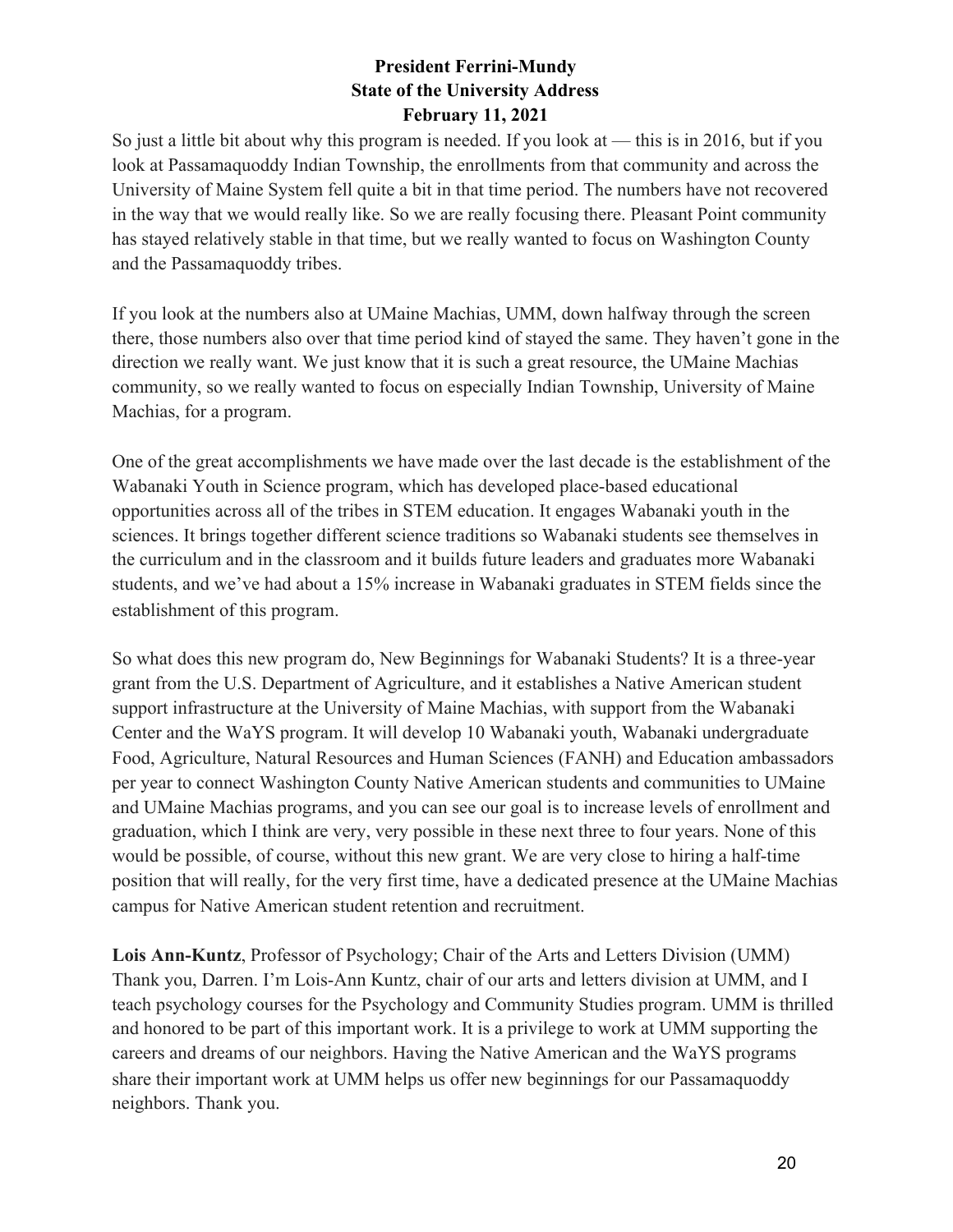**Sandra DeUrioste-Stone**, Associate Professor, School of Forest Resources Thank you, Madam President. Good morning. My name is Sandra De Urioste-Stone, I'm a faculty member in the School of Forest Resources, and I am honored to be here today representing the UMaine/National Science Foundation Research Traineeship in Conservation Science and Practice. These programs that received funding in 2018 are aimed at training the next generation of conservation leaders that contribute to understanding and enhancing resilience of natural systems, rural communities and organizations in our state. We have been fortunate to be able to attract a diverse group of students, very enthusiastic students from across the country, who are interested in leading efforts that make a difference in our communities. We have faculty from multiple academic units and research centers that are represented and leading most of the work that we are conducting through our program. We include coursework, research, outreach to be able to train these graduate students in interdisciplinary research, teamwork and practice. Our program also includes a close collaboration with private and public partners in Maine to ensure that our work and research make a difference to the residents of our state.

The pandemic has presented numerous challenges for everyone in the program, including challenges with distance learning, inability to meet in person to collaborate with practicing professionals and partners, the stress, and many things that we all have experienced. However, we have turned these challenges into opportunities to be creative on how to continue our collaborative work through online webinars, remote meetings with our partners, understanding the importance of resilience which is the central focus of our research. We're trying to utilize this concept also to demonstrate how useful it is to us as persons to be able to be resilient and respond to uncertainty and challenges. We're working closely with our partners to shift our internship opportunities from in-person to remote modalities while still centering on student and partner needs. It also has provided opportunities to practice adaptive management, flexible thinking, and effectively change plans. To me this experience has allowed us to increase our collaborative capacity at UMaine, not only as faculty and students but also with our partners. It has allowed us to form strong student cohorts and teams that enhance the ability to respond to uncertainty now and in the future, appreciate and learn to use tools to allow for prompt feedback like the use of reflective journals with our students, and realize that although our structures may seem rigid when a crisis hits, we have shown we can respond effectively and promptly while being compassionate. To me it has been a humbling experience to observe and experience the camaraderie and support from our students, faculty and partners. Now more than ever, I see the value and strength of collaboration. When we work together toward a common goal, we can more effectively and efficiently overcome adversity, and I'm appreciative for being part of this amazing community and look forward to our continued work. Thank you and be well.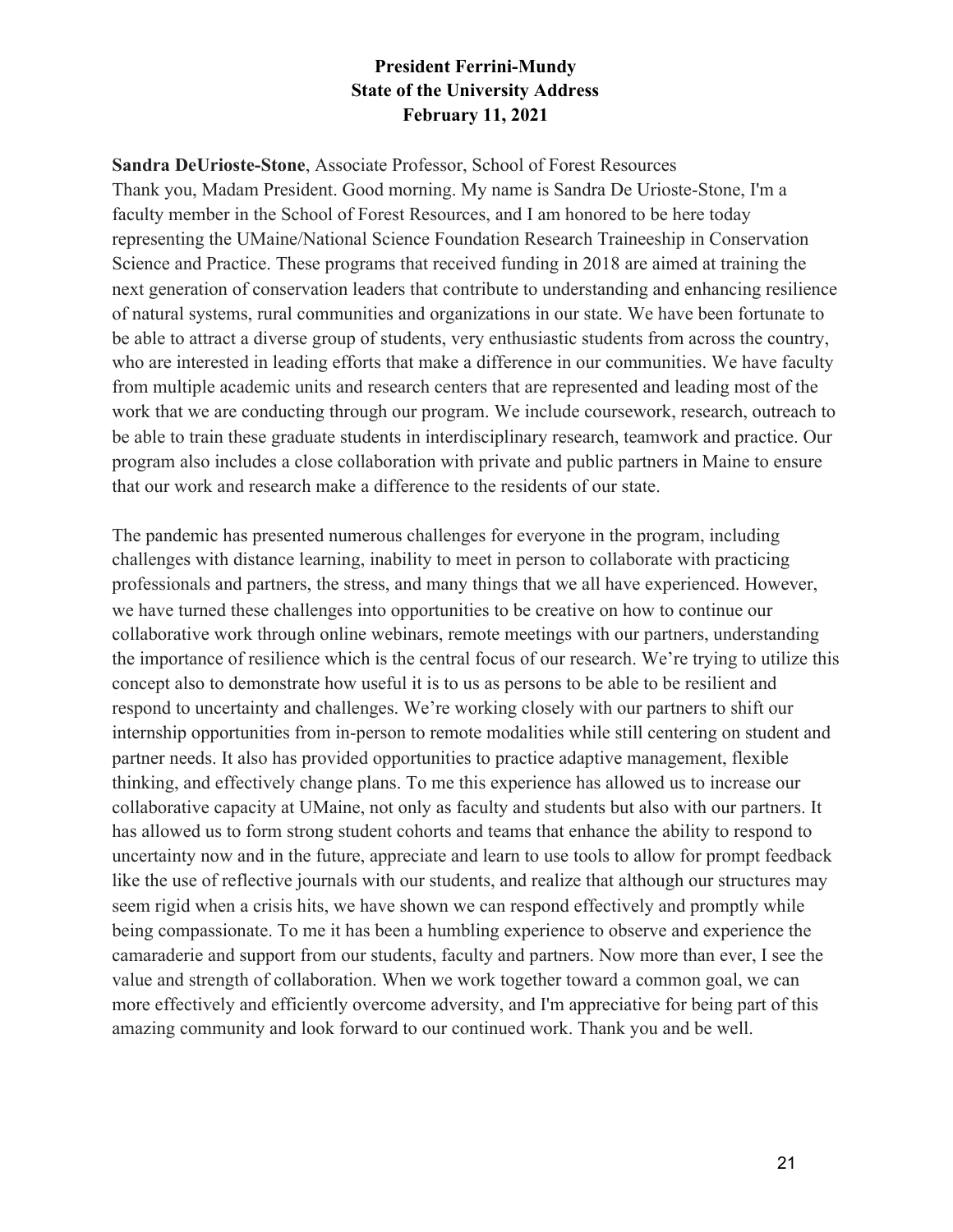**Caitlin Howell**, Assistant Professor of Biomedical Engineering; Science Advisory Board Thank you, President Ferrini-Mundy. Hello, everyone. My name is Caitlin Howell, and I am an assistant professor in the Department of Chemical and Biomedical Engineering as well as a proud UMaine alum. I am also very proud to be here today representing two dedicated cross-college collaborative teams who have come together here at the University of Maine to help our communities deal with some of the challenges of COVID-19 through research. So in the first, I am working together with Dr. Melissa Maginnis, our very own Science Advisory Board lead and talented virologist of the Department of Molecular and Biomedical Sciences, from whom we heard earlier; Dr. Debbie Bouchard and Dr. Andy Holmes of the UMaine Cooperative Extension; our external collaborator, Dr. Jessica Schiffman of UMass at Amherst; and of course, our dedicated students who are the ones doing the actual science in the labs every day. Together we have recently received a National Science Foundation grant to build a bio-inspired filtration system that will capture virus laden aerosols from the air and allow us to test them for infectivity. Our goal is to build a system that could help monitor airborne viruses or other pathogens in every hospital, travel hub, elder care facility, student union, or any other place where people congregate. In addition, by doing this work we are also building the capacity at the state-of-the-art high containment biosafety labs at the UMaine Cooperative Extension to be able to perform research on human pathogens such as SARS-CoV-2, the virus that causes COVID-19, as well as any other highly transmissible disease agents that may disrupt our communities in the future. Building this expertise here at the University of Maine will allow us to better serve our purpose as the state's premier research university and position us to offer even more assistance to our larger Maine community going forward.

In addition to this, I am working with Dr. Salimeh Sekeh, of the School of Computing and Information Science, Dr. Sheila Edalatpour of Mechanical Engineering, Dr. Richard Corey, Dr. Nicholas Giudice and R.J. Perry of the VEMI Lab, as well as a Maine-based paper company and, critically, a team of undergraduate and graduate students that are the glue between us all.

Our mission is to build a mass producible system that will allow anyone with a smartphone to be able to easily and accurately detect if a high risk, shared touched surface has been contaminated with a sneeze, a cough, or dirty fingers. The events of the past year have made us hyper aware of how easily disease can spread from one person to another in our shared spaces and have shared touched surfaces such as information kiosks or door handles can be hidden reservoirs of infectious materials. Funded by UMaine's own AI initiative, our interdisciplinary team is working to shed light on this problem quite literally by using surface patterns and machine learning to identify changes in the way that light interacts with surfaces when they are contaminated.

Again, our mission is to be able to create new tools through high level convergent research to help keep our classrooms, airports, grocery stores and community gathering places safer, while